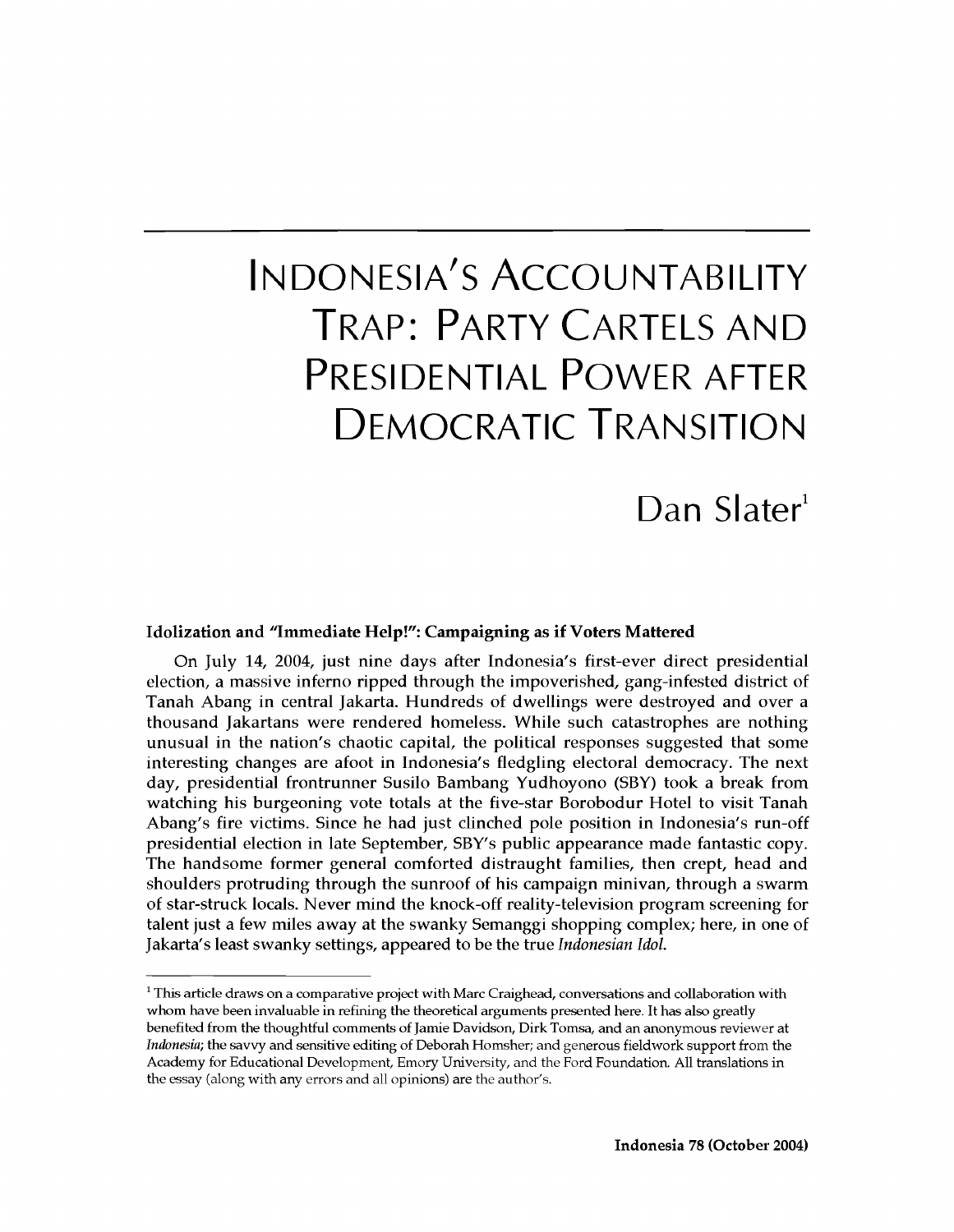Yet candidate SBY was not alone in seeing political opportunities in Tanah Abang's tragic blaze. Along one of the sprawling district's main thoroughfares, large banners were quickly printed and unfurled offering "Immediate Help!": beds and shelter for up to 1,115 souls displaced by the conflagration. The banners were emblazoned with the black-and-gold logo of Indonesia's  $PKS<sub>2</sub><sup>2</sup>$  the part-reformist, part-Islamist upstart that placed first in Jakarta in April's parliamentary elections. While the personal appearance of SBY in Tanah Abang was clearly a novelty, the institutional appearance of the PKS in this post-disaster setting was commonplace; the party is by now renowned for its efforts to win political converts via grassroots constituency services. What was striking, however, was that the party was trying to attract mass support immediately *after* a general election. Five years removed from its next shot at the polls, PKS was already preparing the ground for 2009.

These vignettes provide a fitting introduction to the two political forces that have most severely disrupted Indonesia's elite politics in its "year of voting frequently": SBY the man, and PKS the party. Whether or not one trusts or supports the ultimate intentions of these rising political forces, it is important to recognize that both are changing the face of Indonesian politics, albeit in quite different ways. SBY is trying to capture the presidency through force of personal popularity rather than party machinery, a road to power that was blocked in post-Suharto Indonesia until the recent introduction of direct presidential elections. PKS's approach to winning power is similar only insofar as it also directly and energetically targets ordinary voters. It is radically different in the basis of its popular appeal. It would have been out of character, for instance, for the party to have tried to woo residents of Tanah Abang with a personal appearance by party leader Hidayat Nurwahid, let alone to entertain them with a performance by Rhoma Irama, Indonesia's *"raja dangdut*" 3 and a major PKS supporter. By the same token, SBY was not about to offer displaced slum-dwellers a place to stay at his hilly retreat in nearby Bogor.

These differences notwithstanding, both SBY the man and PKS the party have served as election-year jolts to the two parties that dominate Indonesian politics from the national to the local level: Golkar and the  $PDIP<sup>4</sup>$  Neither party boasts a figure who can match SBY's personal, popular touch; nor can either credibly claim that its party machinery is primarily geared, a la PKS, to organizing and cultivating its mass base. Rather, both parties almost exclusively serve in the post-Suharto era as institutional vehicles for elites to capture power and patronage. More importantly for the argument to follow, Golkar and PDIP have taken the lead in devising a system in which these parties *share* power far more than they *fight* over it. PKS represents a challenge to this system insofar as it insists that politics should be about representing the *rakyat* (the

<sup>&</sup>lt;sup>2</sup> PKS stands for Partai Keadilan Sejahtera, or the Prosperous Justice Party. I relegate full party names to the footnotes throughout—partly for readability, and partly because the full names convey precious little information about the parties themselves.

<sup>3</sup> The "king of *dangdut,"* a musical style. His financial backing for PKS is discussed in "'Kami Mengganti Kemimpinan Nasional/" *TEMPO,* April 12-18, 2004, pp. 46-50.

<sup>4</sup> Full names are Partai Golkar and the Partai Demokrasi Indonesia-Perjuangan, or Indonesian Democratic Party of Struggle.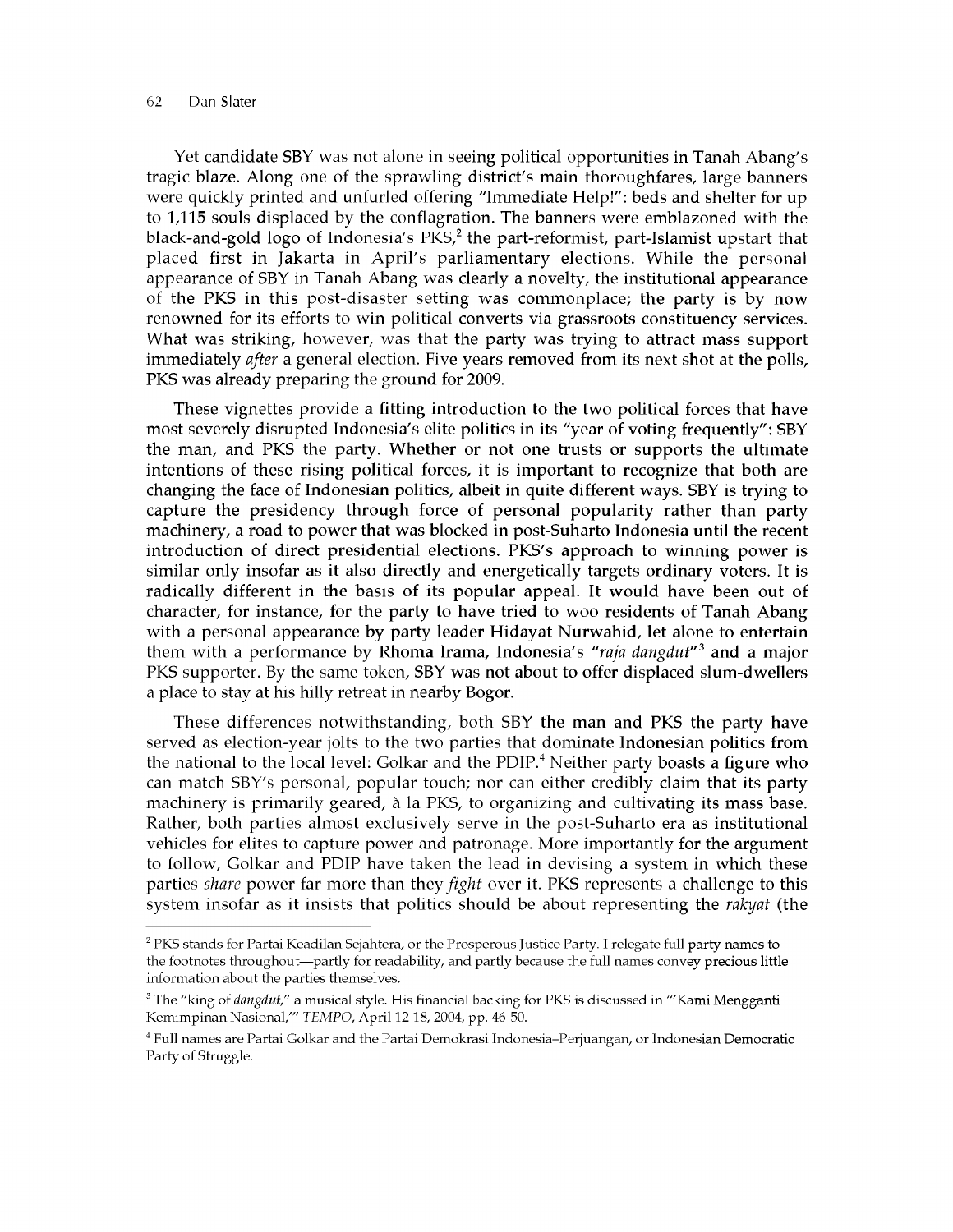people) rather than carving up the perquisites of state.<sup>5</sup> SBY is probably too much of a creature of this system to represent a direct threat to its foundations.<sup>6</sup> But he has nevertheless presented an immediate and important disruption by shaking up the specific elite agreements concerning how power and patronage are to be shared.

For an initial sense of how Golkar and the PDIP have managed to share power, and of what kind of status quo these two parties thereby constitute, another local vignette might prove instructive. In July 2000, the local legislature in Manado, North Sulawesi, held its first election for mayor since the fall of Suharto. Of the forty members doing the actual voting, thirteen were from Golkar, and eleven belonged to PDIP. As a naive observer scribbling notes in one of the back rows of the gallery, I eagerly anticipated a peppery partisan contest—an expectation apparently shared by the festive swarm of red-and-black-clad PDIP supporters commingling outside.

Instead, all five nominated tickets *matched* a Golkar figure with a PDIP counterpart. Golkar held the top spot on three tickets while PDIP led two, but this would prove to be immaterial. In the first round of voting, the two tickets fronted by PDIP received only eight out of forty votes: meaning that at least three of the party's eleven members voted for a Golkar candidate for mayor, even though there were still two PDIP candidates for mayor in the race. In the second round of voting, one Golkar-PDIP ticket soundly defeated another. The final results were announced by a relatively young representative from the Islam-based PPP,<sup>7</sup> who had implausibly attained the top legislative post in a Christian-dominated city. Nearly everyone in the jam-packed hall bolted from their seats to try to congratulate the winner. Few observers seemed to be grumbling. In short, no one seemed to have *lost.*

Barely a year later, in the aftermath of President Abdurrahman Wahid's impeachment in July 2001, Golkar and PDIP managed to reproduce this cozy style of provincial politicking at the national level.<sup>8</sup> As I will show below, these parties have used the spoils of office—notably cabinet ministries and seats on parliamentary

7 Partai Persatuan Pembangunan, or United Development Party.

<sup>5</sup> PKS only captured around 8 percent of the national vote, and its Islamist leanings will make it hard for the party to expand its base. For purposes of the present analysis, therefore, its significance is more stylistic than substantive. If more reformist politics is to emerge in Indonesia, it is more likely to result from larger parties emulating PKS's tactics than from PKS seizing power itself. I return to this line of argument in the conclusion.

<sup>6</sup> Even a cursory biographical sketch shows SBY's longstanding links to Indonesia's political elite. Born in 1949 in Pancitan, Central Java, SBY went on to finish first in his class at the national military academy in 1973; hence beginning his meteoric rise as an "intellectual general." His marriage to a daughter of Sarwo Edhi Wibowo, one of the leading anti-communist figures in the military during the pogrom of 1965-1966, certainly did nothing to slow his ascent under Suharto's New Order. Before his retirement in 2000, his military career spanned several academic and training tours in the United States, as well as several tours of active duty in East Timor. SBY also held a high-ranking position in the Jakarta command during the violent suppression of Megawati's PDI (Partai Demokrasi Indonesia, or Indonesian Democratic Party) faction in the capital city in July 1996. But he has not been individually implicated in any specific humanrights abuses. Thanks to Douglas Kammen for sharing his personal data on SBY. Also see "Profil Susilo B. Yudhoyono," *Koran Tempo,* July 28, 2004.

<sup>&</sup>lt;sup>8</sup> This is by no means to imply that all or most Indonesian localities exhibit cozy politics like Manado's. I suggest that Manado's local politics is illustrative of emerging patterns at the national level, not that it is broadly representative of existing patterns at the local level. Thanks to Jamie Davidson for his insights on this point.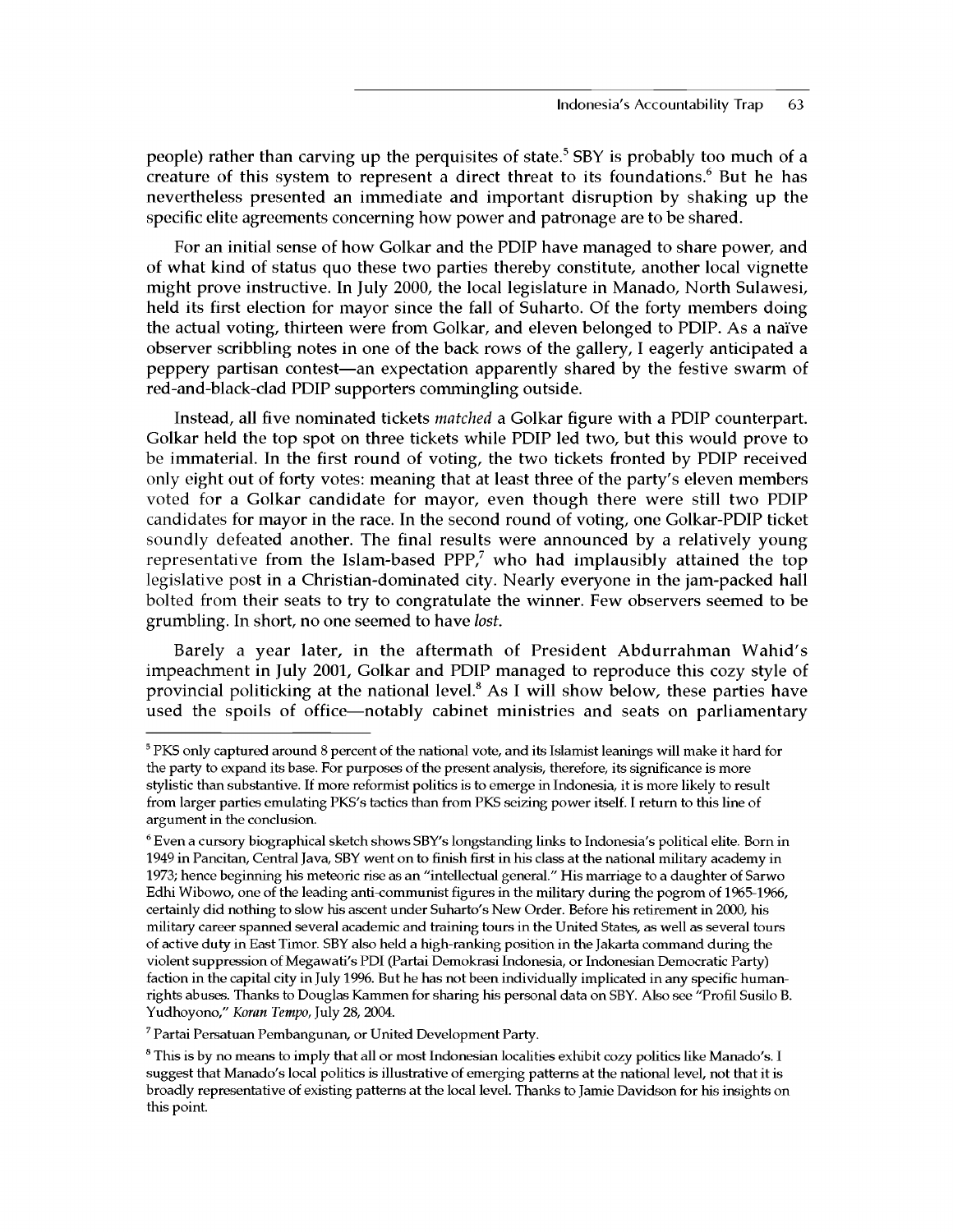commissions—to co-opt all significant political parties into what is effectively an expansive party cartel. This collusive approach to politics, best expressed institutionally in President Megawati's *kabinet pelangi* (rainbow cabinet), was not an entirely new invention; it reflected a return to the collusive logic that informed Wahid's first "National Unity Cabinet," founded upon his ascent to the presidency in October 1999. Whereas the party cartel's first attempt at power sharing was disrupted by Wahid's efforts to reshuffle his cabinet to his own benefit in 2000, this second effort stuck. Between August 2001 and March 2004, Indonesian national politics under Megawati resembled what one parliamentary faction leader rightly called a "political moratorium"9: a term so evocative for Golkar leader Akbar Tandjung, he proudly incorporated it into the title of his recent book.<sup>10</sup>

Such moribund politics was not merely a matter of presidential predilection or the limited policy agenda imposed by neoliberal economics and a crushing foreign debt. *It was intimately connected with the structure of the coalition that had seized power.* Because this vast coalition essentially swallowed all political opposition whole, neither the Megawati administration nor its coalition partners has been under any pressure whatsoever to perform. Even if voters were unhappy with Megawati's performance, their only viable electoral alternatives appeared to be parties that were part and parcel of her party cartel. While most critics of Megawati's power-sharing formula have emphasized its negative effects on government effectiveness and performance, the fact that such a coalitional arrangement stifles democratic accountability by limiting effective voter choice has gone relatively unmentioned.

Before the April 2004 parliamentary elections, it would have been tempting to conclude that the Megawati administration's accountability to the people had been "strangled" rather than merely "stifled." Yet despite a lack of appealing and wellorganized alternatives, Indonesian voters managed to register their discontent with the party cartel by giving *all five major parties* a lower vote share than they had received in 1999. Megawati's PDIP suffered far and away the largest losses, slipping from 34 percent to just under 20 percent; but Golkar, PPP, as well as Amien Rais's PAN and former President Wahid's PKB suffered more minor setbacks as well.<sup>11</sup> PDIP voters did not swing to the party's coalition partners. In Suzaina Kadir's apt phrase, they "swung out" instead.12 Rather than realignment, the 2004 parliamentary vote produced dealignment. The two biggest beneficiaries were the PKS and SBY's electoral vehicle, the Democrat Party (PD), which won nearly 15 percent of the total vote combined.

The sudden success of SBY's party in April's parliamentary contest foreshadowed his first-place finish in July's direct presidential vote, which made the retired general a huge favorite to defeat President Megawati in the second and final round of voting in September. Might this mean major alterations to the coalitional structure that Megawati has presided over as well? If so, what kind of structure would be likely to

<sup>9 &</sup>quot;Format Kabinet Hampir Final," *Kompas,* July 28, 2001, p. 11.

<sup>10</sup> Akbar Tandjung, *Moratorium Politik Menuju Rekonsiliasi Nasional* (Jakarta: Golkar Press, 2003).

<sup>&</sup>lt;sup>11</sup> PAN is the Partai Amanat Nasional, or National Mandate Party. PKB stands for Partai Kebangkitan Bangsa, or National Awakening Party.

<sup>&</sup>lt;sup>12</sup> Comments at public forum, Asia Research Institute (ARI), Singapore, April 28, 2004.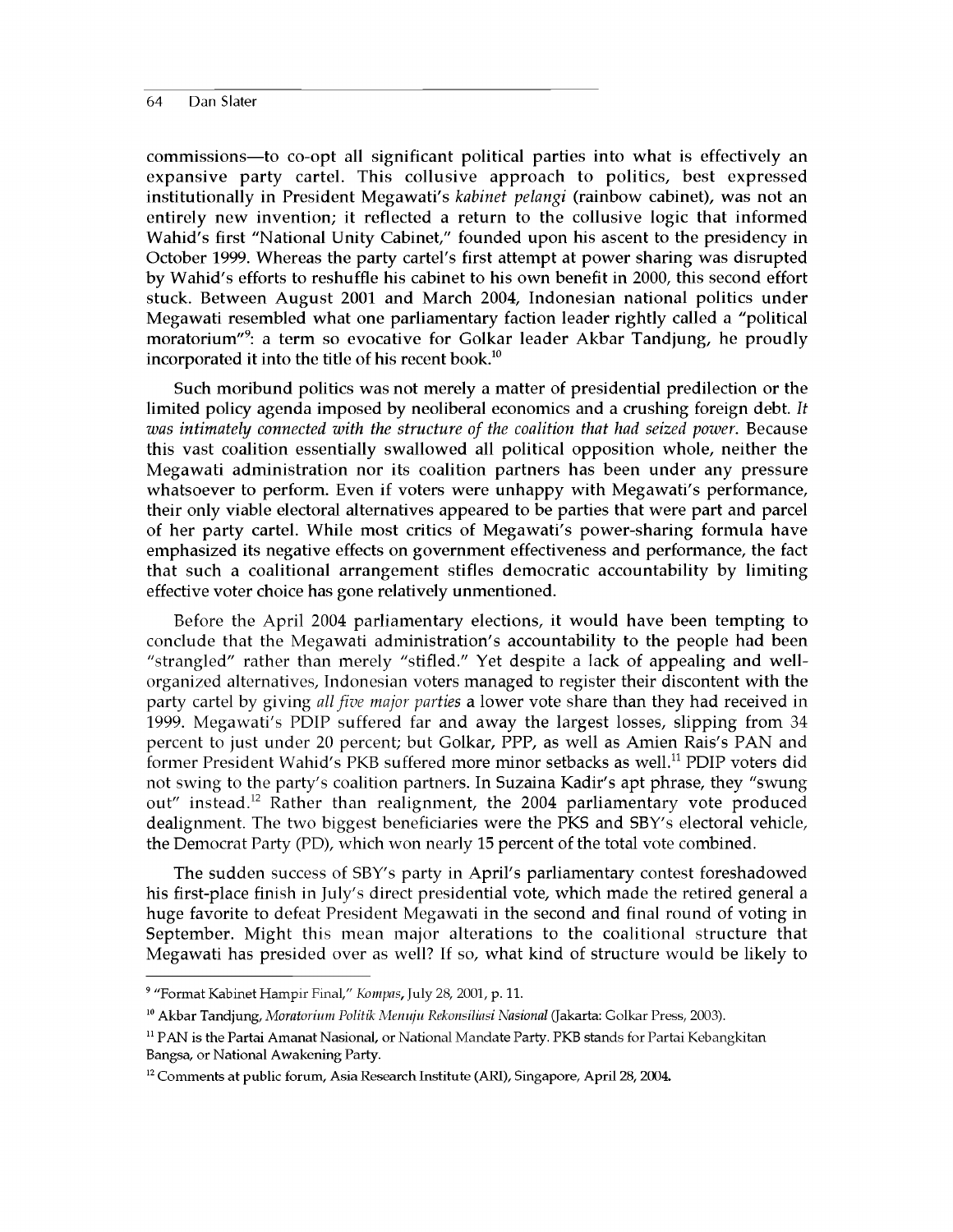replace it? What would be the conceivable consequences for democratic accountability? And would a Megawati victory likely mean more of the same?

My primary aim in the following sections is to propose and elaborate a new analytical and theoretical framework for post-Suharto party politics. This will hopefully serve to make these questions a bit less intractable. In short, I argue that Indonesia's post-authoritarian politics has been caught until now in an *accountability trap.* This trap is structural and systematic, and not merely the sum of strategic decisions by individual party elites. Such individual strategies are more likely to determine which part of the accountability trap Indonesia winds up mired in after the 2004 elections, rather than whether or not Indonesia actually remains trapped. Escaping this trap altogether will probably require changes in patterns of mass political mobilization or informal norms of elite interaction that are by no means unthinkable, but also by no means imminent. On the other hand, the 2004 elections have cast some important beams of light into an otherwise murky political process, with potentially liberating—if perhaps unintended—consequences for national politics in the years to come.

#### **Theorizing the Trap: Collusive Democracy vs. Delegative Democracy**

It is an article of faith among proponents of democracy that elections force politicians to compete for public support. It is—no exaggeration—the whole point. Shrewd observers recognize that candidates may compete by bribing, stealing, and even killing, thereby undermining the presumed benefits of the electoral exercise. But political scientists' expectation that elections will produce party competition remains perhaps even more unshakable than economists' assumption that markets produce competition among firms. Yet in both fields of endeavor, cartels can emerge to stifle competition instead.

In economics, cartels differ from markets in that they crush competitors and strangle potential new market entrants. In politics, cartels differ from coalitions in that they co-opt *all* major political parties into a vast national alliance, marginalizing small outsider parties in the process. While this may be ideal for stability, it is deeply problematic for popular representation. Leaders can only be held accountable if they can be replaced—and as the old saw goes, you can't beat something with nothing. Richard Katz and Peter Mair recognized this phenomenon nearly a decade ago, in a trenchant critique of the Putnam-esque argument that European political parties were becoming weaker because of their attenuating ties to civil society. Instead, Katz and Mair noted that parties were drawing succor and strength from "an ever closer symbiosis between parties and the state. $13$  The defining feature of such symbiosis was that "colluding parties become agents of the state and employ the resources of the state (the party state) to ensure their own collective survival. $114$ 

<sup>13</sup> Richard S. Katz and Peter Mair, "Changing Models of Party Organization and Party Democracy," *Party Politics* 1,1 (1995): 6.

<sup>14</sup> Ibid., p. 5.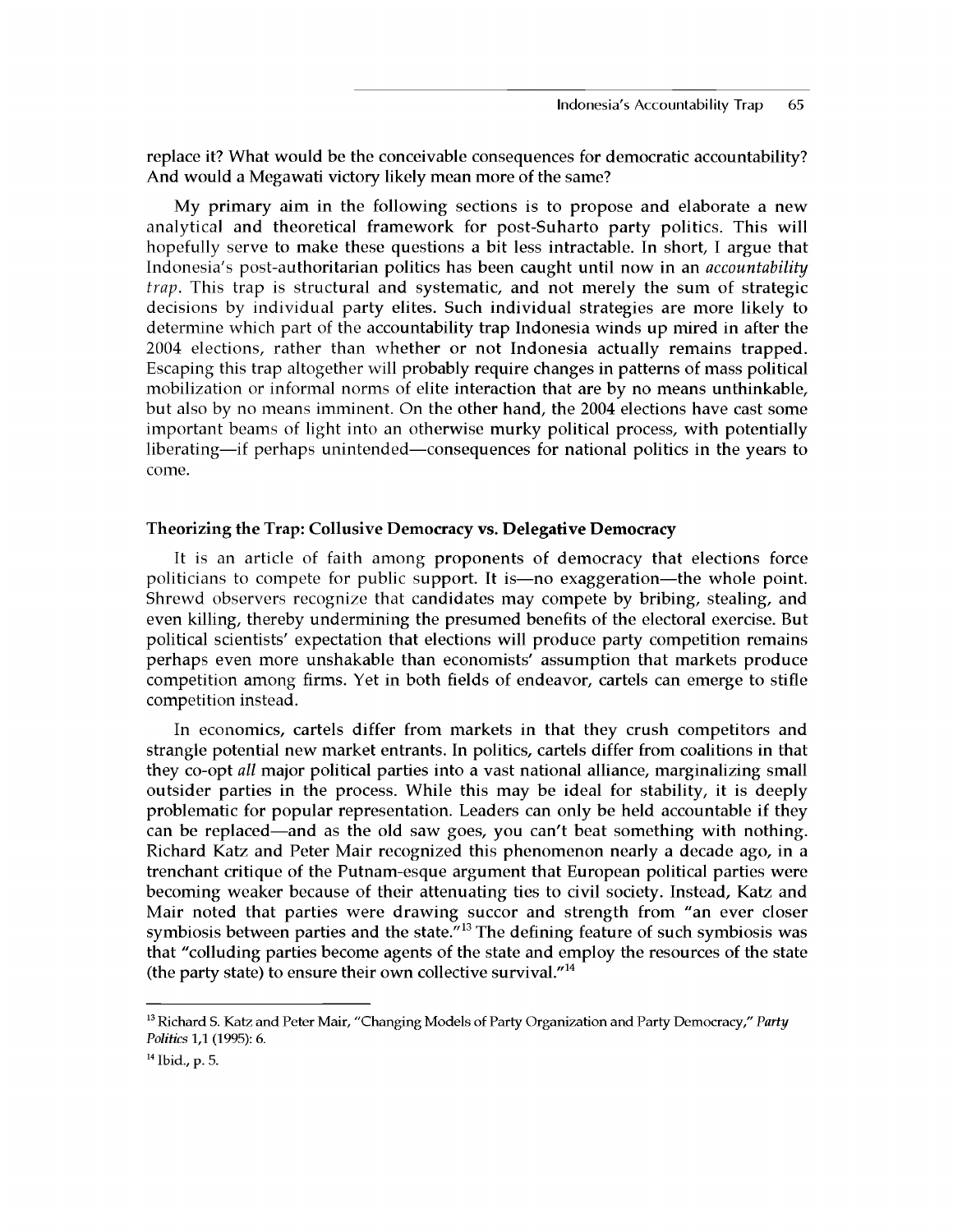They dub these "cartel parties." In the European context, Katz and Mair saw this development as extremely problematic for democratic accountability. Back when parties still drew more resources and support from society than the state, they argued,

. . . not only were there some parties that were clearly "in" while others were clearly "out," but the fear of being thrown out of office by the voters was also seen as the major incentive for politicians to be responsive to the citizenry. In the cartel model, on the other hand, none of the major parties is ever definitively "out." As a result, there is an increased sense in which electoral democracy may be seen as a means by which the rulers control the ruled, rather than the other way around . . . Moreover, as the distinction between parties in office and those out of office becomes more blurred, the degree to which voters can punish parties even on the basis of generalized dissatisfaction is reduced."<sup>15</sup>

I would submit that this is a relatively fair description of Indonesian party politics both under Abdurrahman Wahid's National Unity Cabinet (October 1999-August 2000), as well as Megawati Sukarnoputri's longer-lasting rainbow cabinet (August 2001-March 2004). The purpose of casting Indonesia's recent experience in such a comparative light is not to impose a European straitjacket on the analysis of Indonesian politics. Rather, it is to recognize that in Indonesia, as much as in Europe, local politics contains elements of the general as well as the particular. Not only will such explicit theorizing hopefully enhance prospects for comparative analysis; it also provides a useful basis for critiques of culturalist, often essentialist, arguments that Indonesia's exceptional recent levels of elite collaboration are deeply rooted in national political character. Nowhere is this more boldly expressed than in Megawati's assertion that hers is a *"kabinet gotong-royong/'16* rather than a transparent attempt by elite politicians to dominate Indonesia's lucrative patronage networks with political impunity.

And it is indeed in the cabinet where Indonesia's party cartels have found their clearest institutional expression. Rather than thinking of Indonesia's cabinet as a body of advisers and executors of presidential policy and commands, it is more accurate to picture it as a gilded bridge between parliament and the presidency, providing a fortunate few with access to the bounteous patronage resources of the state executive. In the local parlance, cabinet seats vary widely in how *basah,* or "wet" they might be; but all cabinet positions provide greater patronage opportunities than run-of-the-mill parliamentary seats. Although there are signs that the imbalance between the cabinet and parliament is narrowing—and not in the direction reformers would prefer—politicians appear to remain especially obsessed with seizing the *fasilitas* that come from controlling a ministry: i.e. the chauffeured government car, the larger office, the higher salary, and the opportunity to appoint more personal staff. In less

<sup>15</sup> Ibid., p. 22.

<sup>&</sup>lt;sup>16</sup> Gotong-royong may be loosely translated as "mutual assistance," and refers to ostensibly timeless forms of cooperation at the village level. Yet it connotes shared poverty and sacrifice—"a general ethos of selflessness and concern for the common good," writes John Bowen—making it a spectacularly inappropriate descriptor of the kind of cooperation that actually occurs in Indonesian cabinet politics. See John R. Bowen, "On the Political Construction of Tradition: *Gotong Royong* in Indonesia," *Journal of Asian Studies* 45,3 (May 1986): 545-561.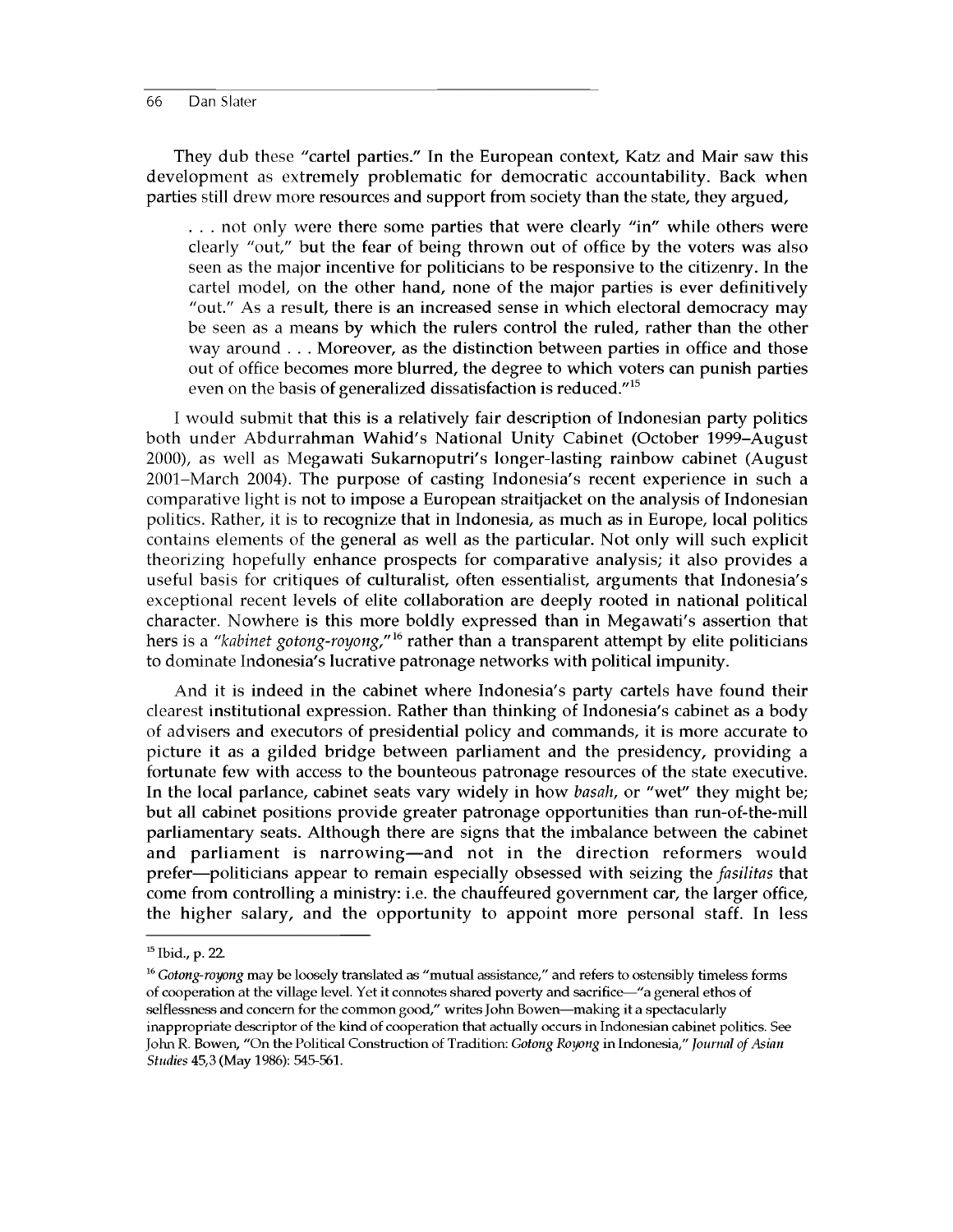remunerative terms, cabinet seats provide politicians with increased prestige and decision-making authority as well.<sup>17</sup>

It is harder to prove, but nearly universally assumed, that cabinet seats also provide ministers with direct access to far grander patronage treasures. Most obviously, playing a gate-keeping role in regulating particularly *basah* sectors such as finance, energy, industry, transportation, and state-owned enterprises invests ministers with potentially valuable personal authority over the commanding heights of the national economy. Even a ministry one would presume to be comparatively *kering* (dry), the Department of Religion, has been reputed to be highly lucrative for its ministers. The trick: to skim the interest from mandatory deposits of those preparing to perform the *hadj.18*

Of far more gravity is the chronic problem of "non-budgetary funds" held by government ministries, a major fiscal hangover from the Suharto years. Opinions differ over how much money is stored in such accounts, and over how much effective access ministers have to these funds. Yet foreign economic advisers to the Indonesian bureaucracy have generally surmised—drawing on the pessimistic assessments of local economists—that there could conceivably be enough money stashed away in these offbudget accounts to pay off Indonesia's entire national debt, should those funds ever be recovered.<sup>19</sup> Even if this represents a wild overestimation of the problem, it is clear that cabinet seats provide opportunities for far greater private remuneration than the cushy *fasilitas* that officially accompany the position.

It should hardly be surprising, then, that both Wahid and Megawati have struggled mightily in their efforts to construct cabinets that could assuage all parties' demands. Once these cabinets have been formed, however, political infighting has essentially stopped. The year of political instability leading up to Wahid's impeachment in July 2001 was so unstable precisely because the president refused to abide by the quid pro quo that accompanied his election by parliament: We give you the presidency, and you give us the cabinet. Partisanship practically grinds to a halt once a cabinet is formed, because winning cabinet seats is the primary partisan task of party leaders.

It may well be denied that Wahid's removal was caused by any clash of deep political structures, rather than resulting simply from the foolishness of a particular individual. Alternatively, one might cast Wahid's Quixotic attempts at preserving a powerful presidency in a more culturalist light. If party cartels find echoes in particular Indonesian notions of *gotong-royong,* a president's desire to rule absolutely might reflect the lingering influence of Javanese notions of power.<sup>20</sup> The notion that Javanese think of power as zero-sum fits rather well with Wahid's style of rule, but quite badly with Megawati's. Cultural notions of mutual assistance and zero-sum power might not

 $17$  Interview with Golkar parliamentarian Burhan Magenda, Jakarta, July 16, 2004.

<sup>&</sup>lt;sup>18</sup> As of 2001, such deposits had to be in place for a full year before one's departure to Mecca, but the Department paid no interest on such deposits. Personal communication with Ben Olken, August 2001.

<sup>&</sup>lt;sup>19</sup> Interview with Douglas Todd, KPMG/Barents Consulting, Agency for Fiscal Analysis, Ministry of Finance, Jakarta, August 2001.

<sup>20</sup> Benedict R. O'G. Anderson, "The Idea of Power in Javanese Culture," in *Culture and Politics in Indonesia,* ed. Claire Flolt (Ithaca: Cornell University Press, 1972).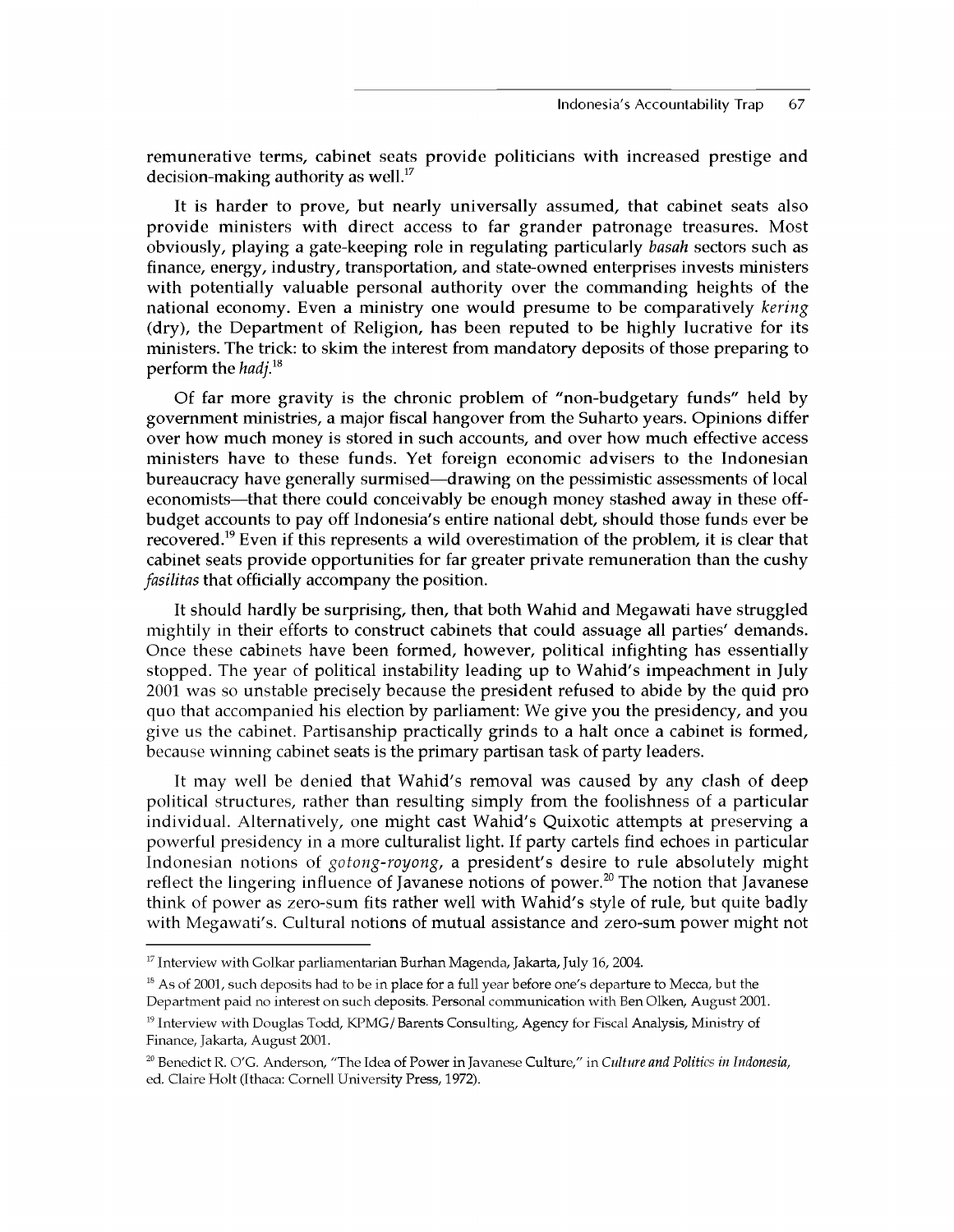be irrelevant to recent patterns in Indonesian politics, but it is hard to see how they can be considered determinative either.

In point of fact, for all the understandable attention given to Wahid's wily and mercurial personality, we might gain greater analytic traction by considering his actions as an instance of a very common political phenomenon: presidential efforts to gain personal domination in new, fragile democracies. No region has experienced more instances of this syndrome than Latin America; and no scholar has tried harder to theorize it, understandably enough, than Guillermo O'Donnell.<sup>21</sup> He begins his analysis by drawing a clear distinction between "horizontal" and "vertical" accountability which, I submit, proves quite useful in the Indonesian context. *Vertical accountability* refers to a reciprocal relationship linking masses and elites, a bond most typically established via the ballot box. If government officials live in fear that dissatisfaction from below could lead to their dismissal, and respond by devising strategies to win broad popular appeal, then vertical accountability can be said to be strong, or at least not entirely absent.

O'Donnell's central argument is that Latin American presidential systems have been very effective at producing vertical accountability, but quite ineffective at generating *horizontal accountability.* This refers to a president's relations with other institutions of state: i.e. parliament, the judiciary, the bureaucracy, and political parties. In O'Donnell's view, the main scourge of Latin American democracy has been presidents who see themselves as sentinels of the common national will, and thus refuse to be constrained by constitutional checks and balances at the elite level. Parliaments, parties, and courts are at best ignored, or at worst disbanded. Democratic legitimacy comes to rest on the continued popularity of a single strong-willed individual—as fragile a political reed as can possibly be imagined.

Systems exhibiting weak horizontal accountability are dubbed *delegative democracies* in O'Donnell's work. "Delegative democracies rest on the premise that whoever wins election to the presidency is thereby entitled to govern as he or she sees fit," he explains.<sup>22</sup> Such systems have been especially liable to emerge in regimes simultaneously facing a turbulent transition from authoritarianism and a serious economic crisis: two conditions that Indonesia sadly fits rather well. Even after a democracy becomes relatively far removed from the authoritarian period, "crisis generates a strong sense of urgency and provides fertile terrain for unleashing the delegative propensities that may be present in a given country."<sup>23</sup> In Indonesia's case, the presidential domination that defined Suharto's New Order had barely been tempered when Wahid willfully attempted—albeit in the guise of a delegative democrat rather than a brutal autocrat—to recapture it.

Both elements of what I call Indonesia's *accountability trap* are now in place. Rather than insisting that Indonesian politics is overwhelmingly inclined to resemble either O'Donnell's "delegative democracy" or what Katz and Mair might call "collusive democracy," I argue that the best way to situate contemporary Indonesian politics in a suitable theoretical framework is to pit O'Donnell and Katz and Mair against each

<sup>21</sup> Guillermo O'Donnell, "Delegative Democracy," *Journal of Democracy* 5,1 (1994): 55-69.

<sup>22</sup> Ibid., pp. 59-60.

<sup>23</sup> Ibid., p. 65.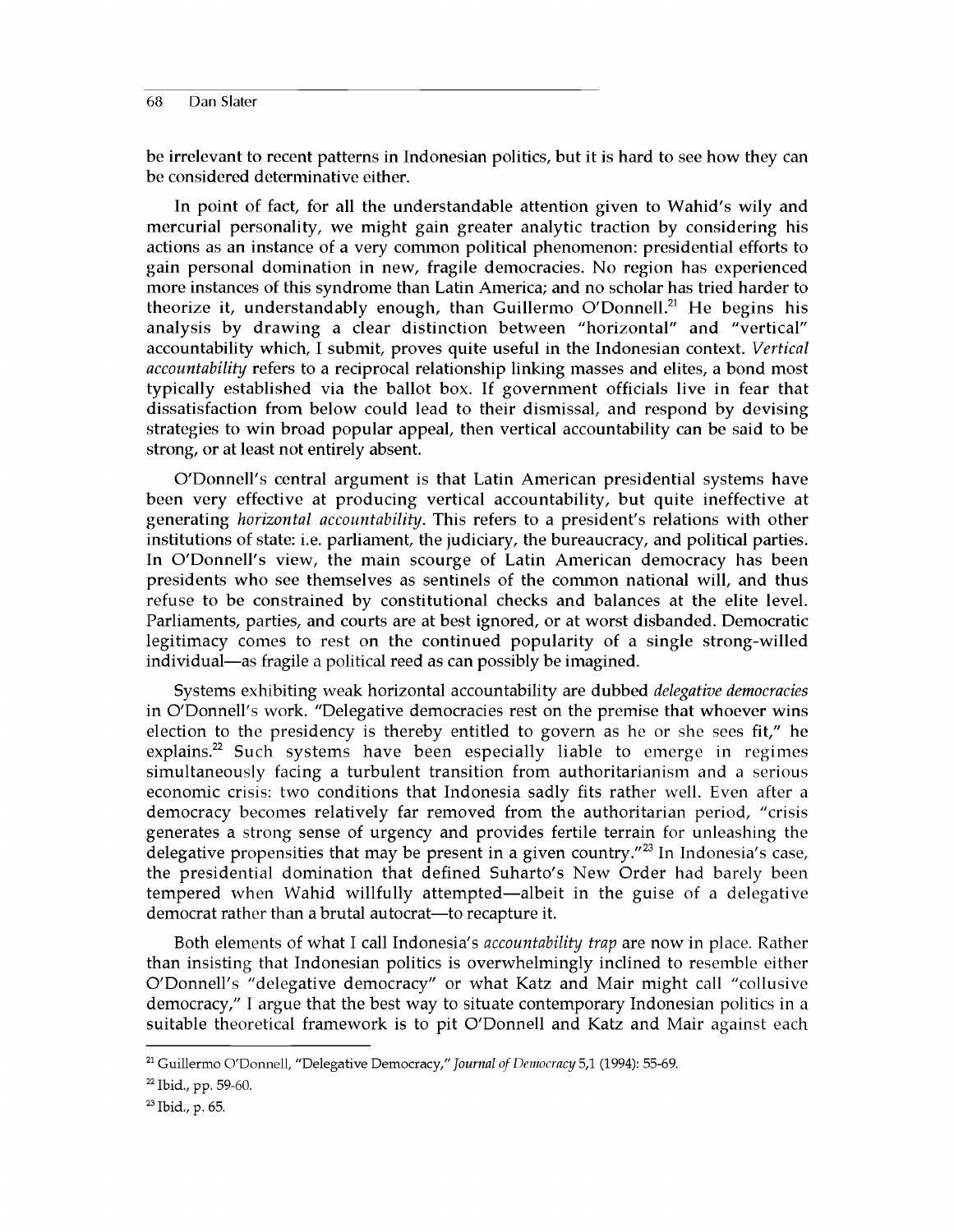other. O'Donnell assumes that any democracy with strong horizontal accountability is a "representative democracy." But this fails to recognize Katz and Mair's vital point that vertical accountability can be snuffed out in electoral settings as well, as parties strangle popular representation by constructing party cartels.<sup>24</sup> By the same token, O'Donnell's insistence on the importance of strong parties and an effective parliament in making democracy function serves as a useful addendum to Katz and Mair's conception of collusive democracy.

This is not to suggest that a more fully representative form of popular rule cannot emerge in Indonesia, in which governments in power cater to the needs of the mass population, while respecting the parallel authority of parties, parliaments, and courts. Indeed, this is precisely the standard to which elected officials in Indonesia should be held. Yet it would be heroically optimistic to view such an outcome as looming on the political horizon. The blame for this does not rest primarily with Indonesian voters, who have been given a limited menu of credible options, yet have managed to strike a significant blow against the parties that had formed an ineffective and unresponsive cartel. In doing so, it seems reasonable to estimate that roughly half of the voters who bolted "the big five" went for PKS, which campaigns (especially in Jakarta) as if it aspires to introduce a much more representative pattern of politics. But another half voted for SBY, who to date has acted as if he will either sustain the practice of collusive democracy that has generally served him quite well, or else try, by force of personality and popularity, to do what Wahid could not: install delegative democracy in its place. Indonesia's accountability trap has thus been set.

# **Origins of Collusive Democracy: From Competitive Elections to the Party Cartel**

Having introduced this theoretical framework, I hope now to show its usefulness in grasping the superficially *kacau* (chaotic) politics of elite coalitions in Indonesia over the past five years. The analysis begins with the fall of President B. J. Habibie, Suharto's hand-picked successor, in October 1999. That was when the diverse collection of newly elected politicos and New Order holdovers comprising Indonesia's parliament were forced to figure out how to run a government, without Golkar hegemony making it all rather simple.

For an electoral democracy emerging from such a long bout of authoritarian rule, Indonesia enjoyed a relatively functional and consolidated party system. This facilitated the construction of a new governing coalition. The top five parties had garnered over 85 percent of the votes in the June 1999 parliamentary election,

<sup>&</sup>lt;sup>24</sup> Parties tend to emphasize the sharing of patronage over the competition for mass support when "each side recognizes that it cannot destroy the other . . . In the case of political parties, total victory is out of the question when each party enjoys a solid base of support within some segment of the electorate." See Martin Shefter, *Political Parties and the State: The American Historical Experience* (Princeton, NJ: Princeton University Press, 1994), p. 7. In the Indonesian context, this demands critical attention to the continuing relevance of the politics of *aliran,* or social cleavages. The stronger such cleavages, the less likely parties will be to compete for support outside their own *aliran* bailiwick, and the more likely party cartels will emerge and endure. For the classic treatment of *aliran*, see Clifford Geertz, *The Religion of Java* (Chicago, IL: University of Chicago Press, 1976). For a sophisticated recent analysis arguing *that aliran* politics still counts, even if it is clearly not all that counts, see Dwight Y. King, *Half-Hearted Reform: Electoral Institutions and the Struggle for Democracy in Indonesia* (Westport, CT: Praeger, 2003).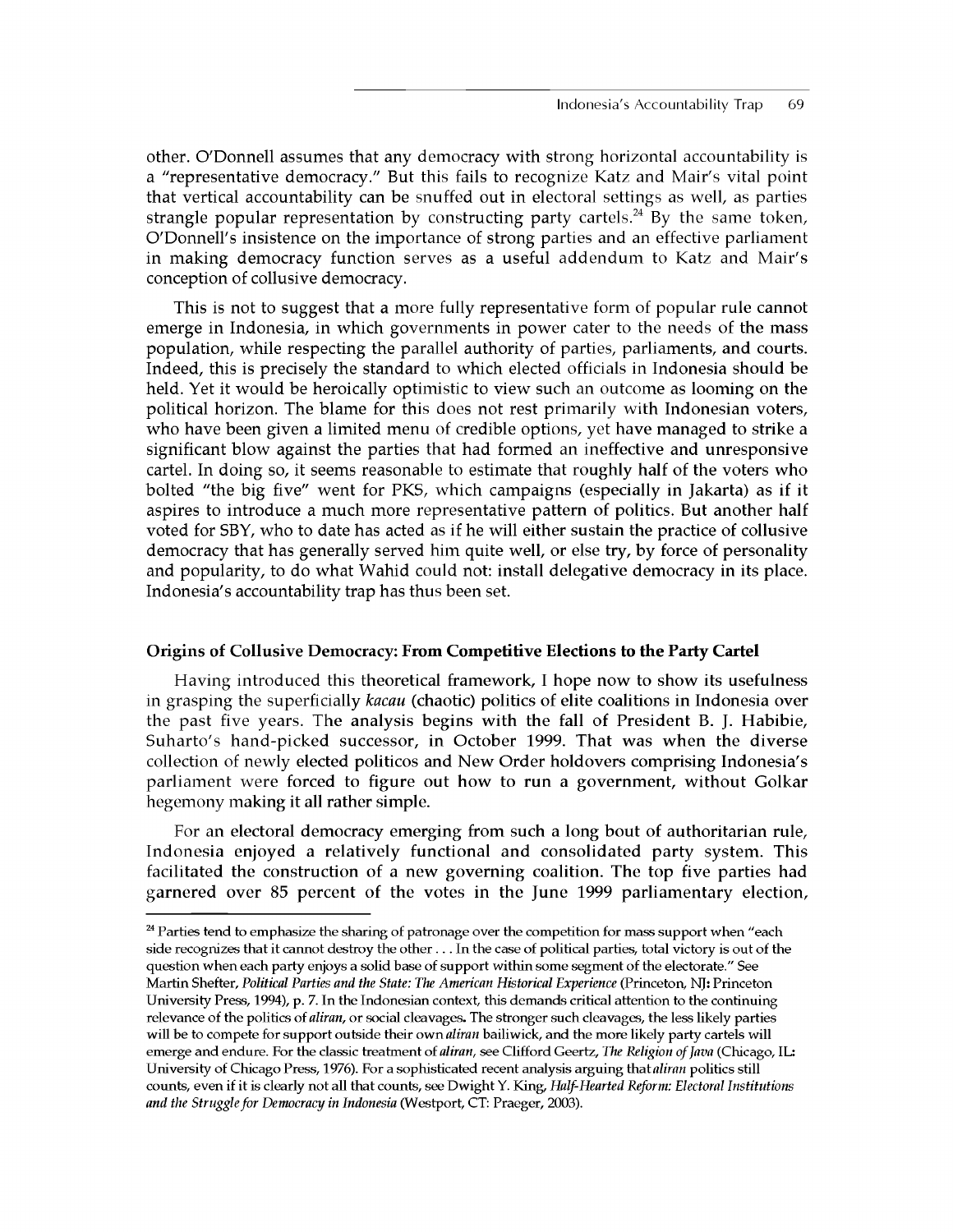Indonesia's first truly open and competitive election since 1955. PDIP, bolstered by Megawati's image as a prime victim of New Order repression (and, ironically, the inherited party apparatus of Suharto's puppet PDI), had come in first with 34 percent of the votes. Golkar was second with 22 percent, while three parties with a more Islamic flavor—PKB, PPP, and PAN—trotted across the finish line with 13 percent, 11 percent, and 7 percent, respectively (but exact totals, as we shall soon see, would prove to be irrelevant). The Indonesian military, or TNI.<sup>25</sup> retained between 7-8 percent of the seats on an appointive basis, thus providing the country's strongest institution with a firm parliamentary toehold to complement its coercive and commercial might.

As party leaders began selecting a new president and vice-president, they enjoyed several options in constructing a working majority. The easiest option, mathematically, was a broadly *nationalist* coalition comprising PDIP, Golkar, and, for some added coalitional ballast, perhaps PKB and/or TNI. This would have produced a government with some measure of ideological compatibility, while leaving a modest opposition in the parliament. A second option, clearly preferable from a democratic perspective, would have been for a more *reformist* coalition to emerge from those political parties led by figures who played somewhat oppositional roles during the late New Order period: Megawati's PDIP, Wahid's PKB, and Amien Rais's PAN. If this coalition could have inspired more reformist elements in PPP to take over the party at the expense of its old guard, thus leaving Golkar, TNI, and a few small Islamic parties in the opposition, it would have served as an inspiring success in the spirit of the broadbased *reformasi* movement that overturned Suharto in May 1998. Having briefly united to issue the reform-minded "Ciganjur Declaration" in November 1998, the triumvirate of Megawati, Wahid, and Amien had at least some experience of collaboration that could have conceivably carried over into a new governing coalition.<sup>26</sup>

Both of these coalitional options failed to materialize. First, PDIP failed to take the lead in crafting either of these winning coalitions, letting the initiative slip to a new "Central Axis"<sup>27</sup> of Islam-oriented parties, loosely led by Amien Rais. These parties were united by their shared desire to deny the presidency to Megawati, whom they saw as a woman with weak Islamic credentials. But they were in no position to build a winning coalition on their own. What thus emerged was a loose anti-Megawati coalition comprising the Central Axis, PKB, Golkar, and TNI, in support of Wahid as a compromise presidential candidate. Although Wahid's PKB barely held 10 percent of all seats in parliament, he defeated Megawati in the presidential vote, leaving Megawati and her party's 30 percent share of parliament (temporarily) holding the bag.

Even with PDIP denied what seemed its rightful victory, it was still not structurally essential that a "National Unity Cabinet" be formed, rather than a cabinet based on a narrower nationalist or reformist coalition. If any party besides PDIP had a foot in both of those camps, and was thus in a position to negotiate such a limited coalitional

 $25$  Tentara Nasional Indonesia, or the Indonesian armed forces. After the military and police (Polisi Republik Indonesia, or Polri) were officially divided, the parliamentary fraction became known as TNI/Polri.

 $26$  Yogyakarta's Sultan Hamengku Buwono X was a fourth signatory to the Ciganjur Declaration.

<sup>27</sup> *Poros Tengah.* Again, we see the name of a political group failing to convey any clear political purpose.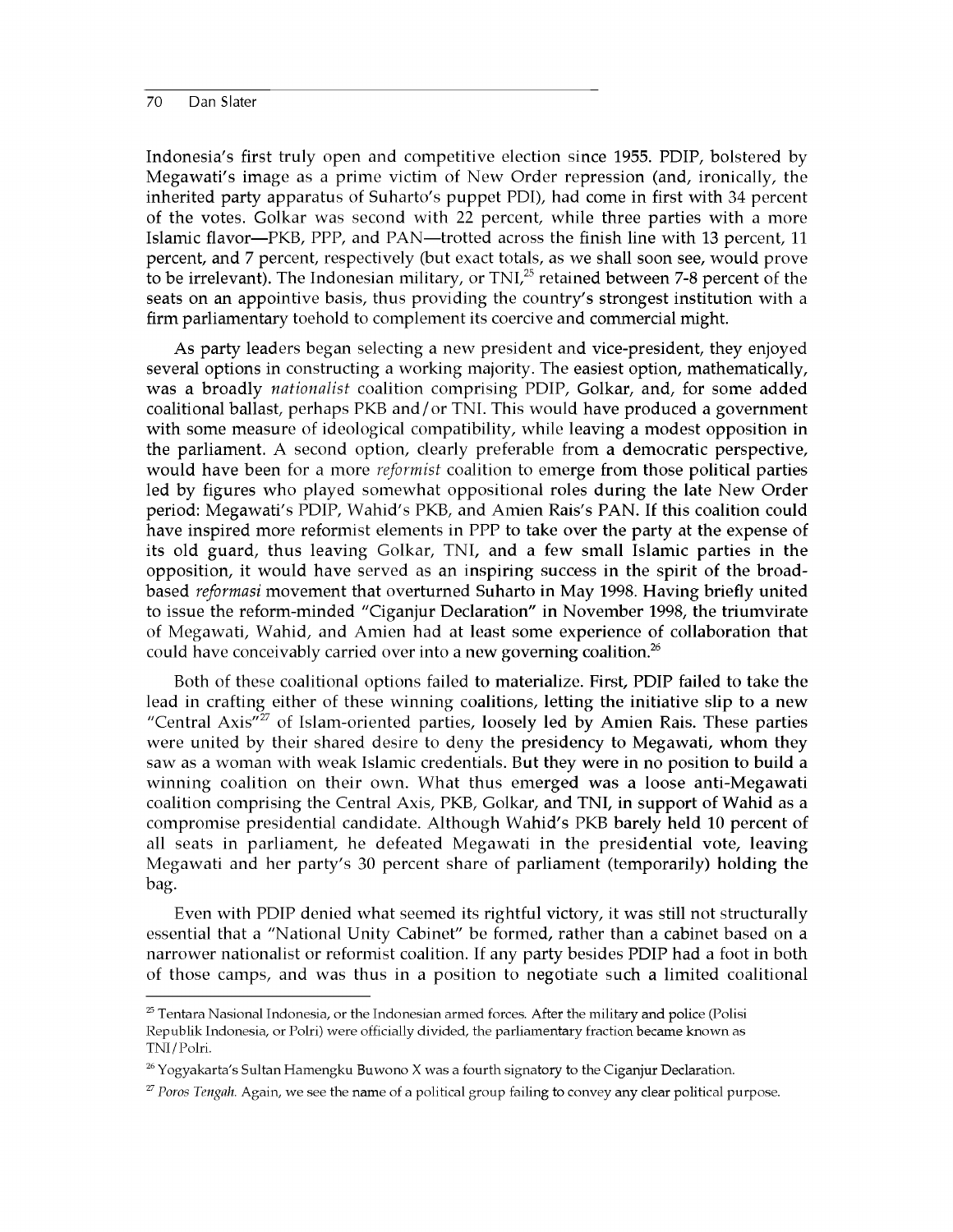structure, it was Wahid's PKB. But for a second time, it was not to be. As the focus turned from the presidency to the vice-presidency, Wahid found himself buffeted by pressures both from the masses and from within the elite. At the mass level, PDIP supporters rioted, most severely in Jakarta and Bali, in understandable outrage at Megawati's having been denied the presidency. Against such a backdrop, it became politically untenable to deny Megawati the vice-presidency as well. With PKB and PDIP ensconced atop the government structure, party elites had yet a *third* opportunity to construct either a limited nationalist or reformist coalition, this time via its formation of Indonesia's first democratic cabinet in nearly half a century.

It was at this juncture that things fell apart—or, more precisely, came together—in a most instructive way. Although Wahid ostensibly enjoyed the right to appoint his own cabinet, this privilege was either willingly surrendered or forcibly yanked away. As noted earlier, it appeared that Wahid had agreed to a quid pro quo in which the price of the presidency was a cabinet he could not control. Rather than the struggle for the cabinet resembling an orderly cafeteria line in which the president and vicepresident enjoyed ultimate authority over who got fed what, the process descended into more of a mad and disordered collective plunge into an open feeding trough. Backroom negotiations among all five major faction leaders (Wahid, Megawati, Amien Rais, Golkar's Akbar Tandjung, and TNI head Wiranto) produced a cabinet that had to be expanded from twenty-five to thirty-five members to dissipate disputes over each group's share of the pie.<sup>28</sup> The president tried to put a brave face on the process, insisting that "the theme of the cabinet is national unity." At the same time, however, Wahid hinted at the contentiousness of the bargaining process, noting that the other four faction leaders would act as "guarantors" of their cabinet nominees in case they "misbehaved."<sup>29</sup>

As the post-Suharto/Habibie government struggled to find its feet, no party or group of parties enjoyed the necessary confidence to impose defeat on any other faction; if holding seats in the parliament, but not the cabinet, can truly be construed as "defeat." Everyone was in, and no one was out. Even parties as minuscule as the PBB and  $PK<sub>0</sub><sup>30</sup>$  which each won less than 2 percent of the parliamentary vote, managed to secure a cabinet seat apiece by situating themselves in the Amien-led Central Axis. From the election of the president through the naming of the cabinet, the entire coalition-building process showed little concern with issues of party compatibility, electoral proportionality, or the importance of retaining some significant opposition to preserve vertical accountability and voter choice in elections to come.

How this result was achieved was as significant as the result itself. Although the National Unity Cabinet itself lasted only six months in its original, purely cartelized form, and less than a year overall, the process of selecting it appeared to have powerful path-dependent consequences. Specifically, informal norms have arisen in which a

<sup>&</sup>lt;sup>28</sup> One Golkar legislator, Marwah Daud Ibrahim, even floated the suggestion of anointing a second vicepresident, so Megawati's victory would not come at the expense of PPP leader Hamzah Haz. See "What went on behind the scenes," *Business Times* (Singapore), October 22,1999.

<sup>29 &</sup>quot;Gus Dur forms 'compromise' Cabinet," *The Jakarta Post,* October 27,1999.

<sup>&</sup>lt;sup>30</sup> Partai Bulan Bintang, or Star and Crescent Party, and Partai Keadilan, or Justice Party. The PK is the forerunner to the PKS, discussed in the introduction.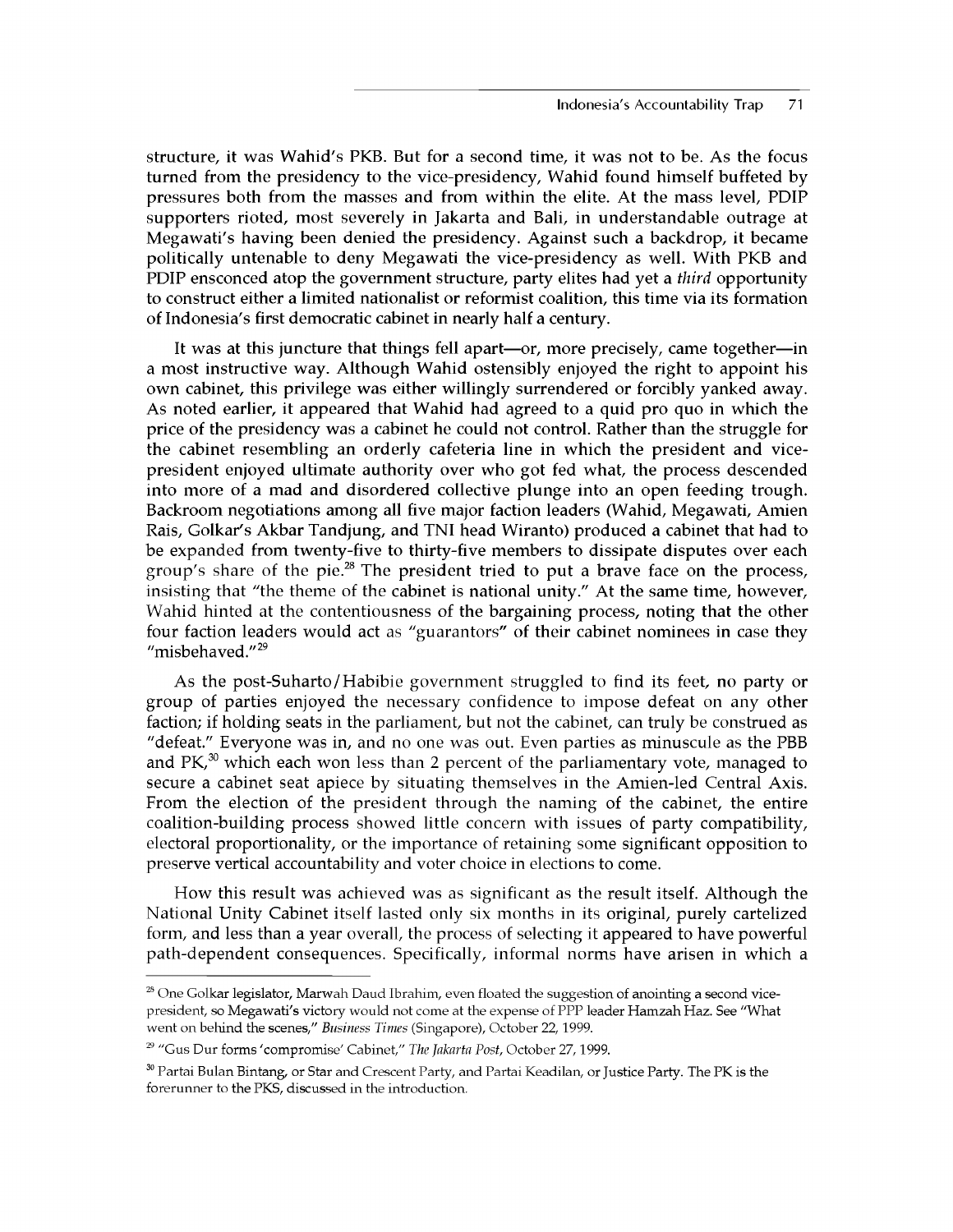small and familiar handful of party and military elites settle their respective fractions' recurrent distributional disputes entirely in opaque rather than transparent settings. "Politics takes place entirely outside the public domain," as Benny Subianto more elegantly put it. $31$ 

The magic word is "entirely." All political systems are largely driven by backroom maneuvers, but what is striking in the Indonesian context is the abject unwillingness of ostensibly democratic political elites to discuss even the general gist of their political discussions after they reenter the public sphere. Even when top politicos hold discussions under conditions that are unmistakably connected to concerns with coalitional politics, they almost universally emerge with the claim that the meeting was only a *silaturahmi* (a friendly social call), and not a political negotiation at all. To be sure, voters and journalists should expect at times to have their gaze evaded; but they should not expect to have their intelligence so chronically insulted. Yet since all political elites behave in this manner, voters cannot punish any particular party for failing to be transparent in its elite dealings.

Of more significance for the analysis here, however, is that the National Unity Cabinet (1) reduced pressure on the government to respond to societal pressures, and (2) threatened to stifle voter choice if it survived until the 2004 election. Indonesians could not support the opposition because there was no opposition to support.<sup>32</sup> Even those voters savvy enough to know of some tiny party that had not been vacuumed into the vortex of the party cartel would have had little reason to believe that their vote might play even a small part in displacing an elite party figure such as Akbar Tandjung or Megawati. Having made their personal positions effectively impenetrable atop Indonesia's steep political pyramid, party elites had virtually escaped vertical accountability within a few short months of the country's first post-Suharto election.

#### **Escaping Horizontal Accountability: Cabinets and Confrontation under Wahid**

Katz and Mair would find much that is familiar in the preceding narrative. For nearly six months, Indonesia's cabinet was colonized by a quintessential party cartel. But in April 2000, President Wahid began making maneuvers that would seem much more familiar to O'Donnell. Chafing under the horizontal constraints imposed by his National Unity Cabinet, Wahid expelled two leading economic ministers, one each from Golkar (Jusuf Kalla) and PDIP (Laksamana Sukardi), and replaced them with reputed personal loyalists (Rozy Munir and Luhut Panjaitan). In so doing, Wahid not only targeted Indonesia's two largest political parties; he hit them where it hurt most, depriving them of especially *basah* positions atop economic ministries. The president's effort to overturn collusive democracy by flirting with delegative democracy had commenced.

<sup>&</sup>lt;sup>31</sup> Personal communication, July 2004.

 $32$  Since groups in civil society lack the capacity to impose accountability on incumbents by threatening their removal, they can only oppose certain policies, not the government per se. For a discussion of this more limited type of opposition played by NGOs, the press, and students in Indonesia, see Zaenuddin HM, *Prospek Gerakan Reformasi: Dalam Era Pemerintahan Gus Dur-Megawati* (Jakarta: RajaGrafindo, 2001).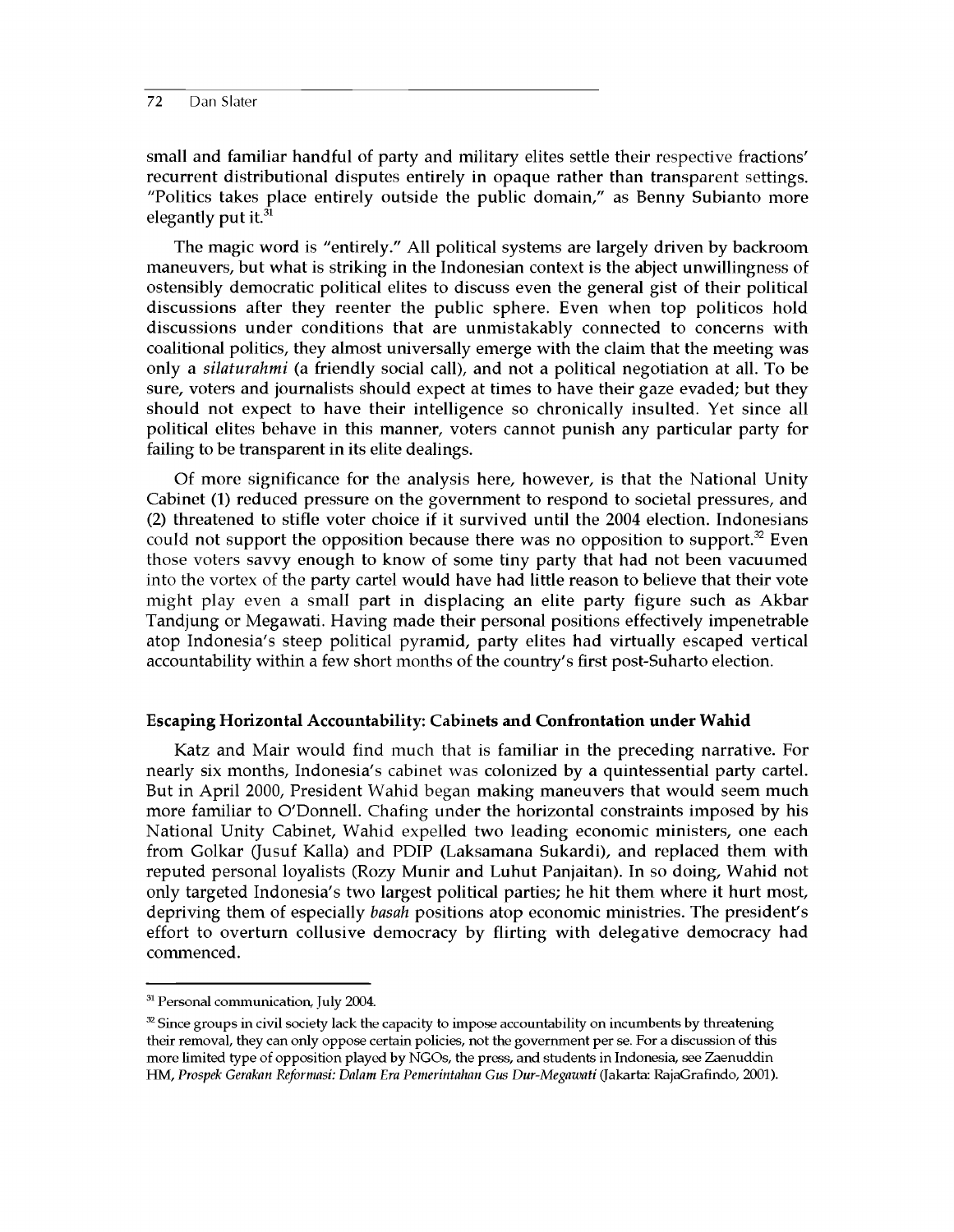In retrospect, it is easy to say that Wahid's gambit was bound to fail. Yet he was able to use the power of the Indonesian presidency to put party elites on the defensive for over a year, in spite of his weak position in parliament. Crafting an effective parliamentary response was difficult for two reasons. First, Wahid may have been boldly transgressing emergent *informal norms* by reshuffling his cabinet at will, but he was not violating any *formal rules.* This was grudgingly admitted by the chairman of PDIP's parliamentary faction, Dimyati Hartono, who, while accepting the legality of Wahid's dual sackings, complained that "it was unethical for him to have done so without consulting their political affiliations."<sup>33</sup>

Second, it would be no small feat to transform the anti-Megawati coalition that had installed Wahid into an anti-Wahid coalition that would, via impeachment, install Megawati. Given the tortured character of the impeachment process under Indonesia's constitution, even parliament's most reputedly savvy operator, Akbar Tandjung, was initially uncertain of what angle to take. "We might withdraw ministers who come from Golkar," he insisted. "But that's a last resort," he meekly concluded.<sup>34</sup> The next day, Akbar renewed his expression of frustration, but retracted his bluff: "We will not withdraw our cadres from the cabinet."<sup>35</sup> While Golkar refused to cut off its nose to spite its face, Finance Minister Bambang Sudibyo, representing PAN, simply seemed pleased to have avoided the axe. "I'm just following the boss's decision," he shrugged. "I can work with anyone."36

But parliamentary leaders were only willing to work with a president who would work with them. This meant sharing executive power, and nothing less. Unwilling to pull their members from the cabinet in a self-defeating protest, party leaders tried, rather limp-wristedly, to force Wahid to explain his cabinet reshuffle before parliament. Flaunting his brightening delegative plumage, Wahid denied that parliament had the right to question him except during parliament's annual special session. But by early August 2000, when the annual session came due, the parliamentary cat finally got its paws on the presidential mouse, amending the constitution to make it easier to summon the president to confront articles of impeachment at any time. Nevertheless, it was still fair to conclude that parliament ultimately "did not succeed in doing what it had been most determined to accomplish—to emasculate Wahid, or at least to force him to respect its component parties' wishes."37

Later in August, elite conflict escalated dramatically. Once again, ground zero was the cabinet. Wahid reshuffled it wholesale, replacing the thirty-five-member National Unity Cabinet with a twenty-six-member cabinet nicknamed "All the President's Men." The frustrations that led the president to take such precipitous action were similar to those that inspire the presidential shirking of horizontal accountability elsewhere. "I feel sometimes I have no control over my government," Wahid lamented.

<sup>33 &</sup>quot;Parties Warn of Desertion from Cabinet," *The Jakarta Post,* April 27, 2000.

<sup>34</sup> Ibid.

<sup>35 &</sup>quot;House to Question President over his Cabinet Reshuffle," *The Jakarta Post,* April 27, 2000.

<sup>36 &</sup>quot;Gus Dur defends Cabinet reshuffle," *The Jakarta Post,* April 27, 2000.

<sup>37</sup> Jose Manuel Tesoro and Dewi Loveard, "Blind Man's Bluff," *Asiaweek,* September 1, 2000.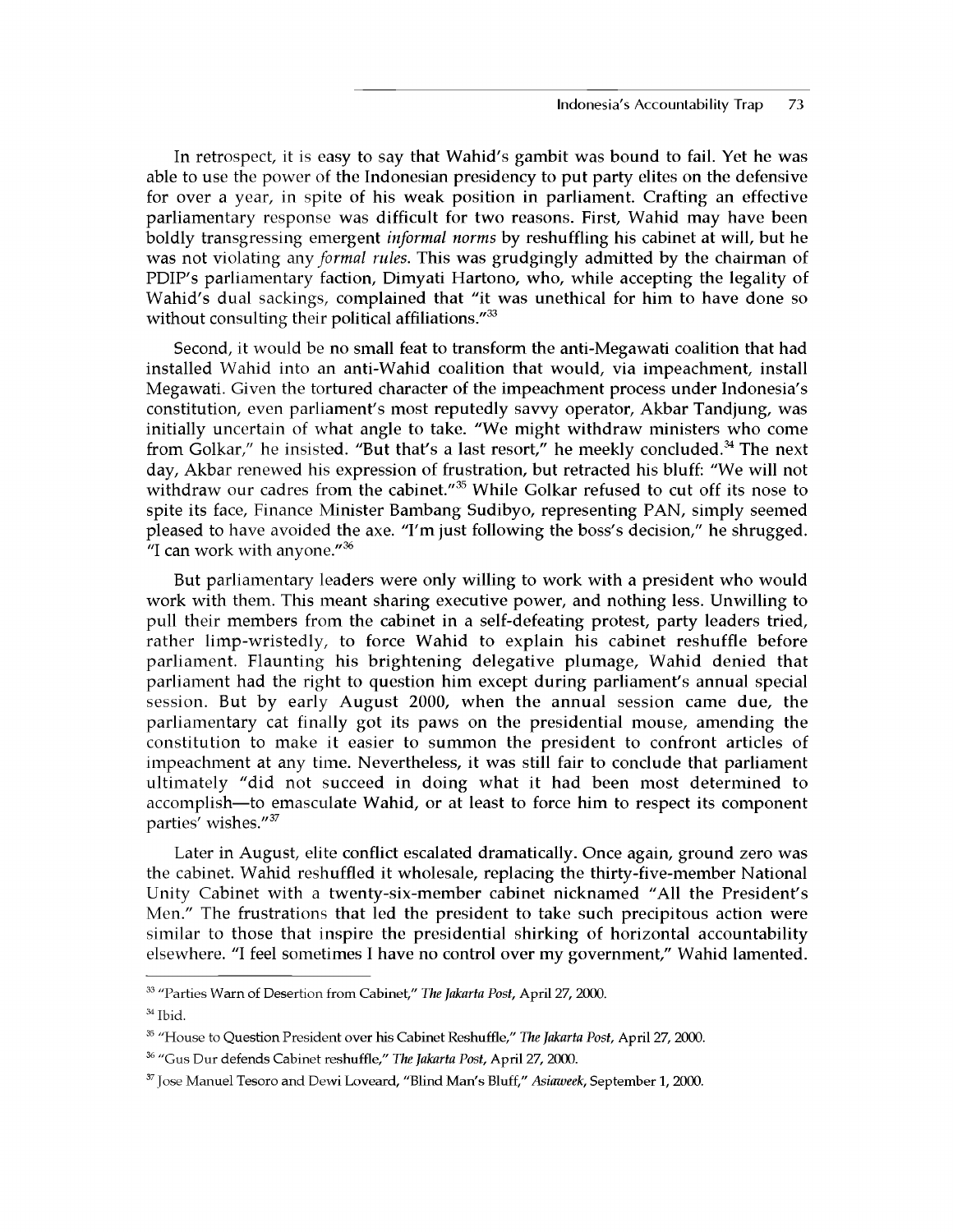"I don't get a response from anyone. I need a way to assert my authority." $38$  Golkar parliamentarian Muchyar Yara was remarkably and refreshingly candid in responding to his party's expulsion from the cabinet: "I'm really disappointed because I wasn't named labor minister as Gus Dur<sup>39</sup> promised," he moaned. "But this is his loss. In the future we'll be more critical."40

"Vindictive" might be a more fitting term. With no cabinet posts remaining to temper their appetite for confrontation, party elites quickly announced plans to investigate Wahid's role in two political-finance scandals: a US\$4 million diversion of funds from Bulog<sup>41</sup> by the president's personal masseur, and a US\$2 million personal gift to the president from the Sultan of Brunei. Wahid pleaded ignorance in the first case and claimed noble intentions in the latter. These were arguably stouter defenses than the ones offered by Akbar Tandjung in his own criminal trials related to illegal diversion of funds. For now, however, the pressing need is not to debate the president's sins. Rather, it is necessary, first, to note the rapidity with which Wahid was transformed in party elites' eyes from a worthy compromise president to an intolerable and impeachable rogue. And second, one should recognize this transformation's intimate connection to the president's emboldened efforts, in structural terms, to replace collusive democracy with delegative democracy.

Throughout a tiresomely legalistic, year-long struggle, the anti-Wahid coalition in parliament remained effectively in lockstep. This is all the more impressive (in the normatively neutral sense of the term) when one considers that individual parliamentarians would have presumably faced powerful incentives to break ranks and cut side-deals with the president, to regain access to patronage lost. Indeed, at the onset of full-blown *konfrontasi kabinet,* political researcher Irman G. Lanti opined that Wahid appeared to have gained the upper hand. 'The situation may have slipped out of the control of party leaders—reflected by a new acronym, KISS *(ke istana sendiri*sendiri)—or, 'going to Istana on his or her own.<sup>''42</sup> Yet such defections from the party cartel's shoulder-to-shoulder opposition to the President proved to be the exception, not the norm.

# **The Battle Backstage: Informal Norms and Networks in the Cartel's Resurgence**

This issue of party defections raises a broader theoretical and comparative question, which helps set the stage for the discussion to follow. From a comparative perspective, it is worth considering why Wahid's maneuvers did not lead to the sort of rampant party-switching that has been routine in the Philippines and Thailand. Stated theoretically rather than comparatively, the impeachment of Wahid stands as a fascinating test of arguments regarding the relative significance of formal rules and

<sup>38</sup> John McBeth, "Military Manoeuvres," *Ear Eastern Economic Review,* November 9, 2000.

<sup>&</sup>lt;sup>39</sup> Wahid's widely used nickname.

<sup>&</sup>lt;sup>40</sup> Tesoro and Loveard, "Blind Man's Bluff."

 $41$  The Board of Logistics (Bulog) has long been entrusted with maintaining price stability in politically strategic commodities. It has also long served as a stupendous source of discretionary finance for presidential favorites.

<sup>42</sup> Irman G. Lanti, "Gus Dur's Line-up Pits Cabinet against House," *Straits Times,* August 29, 2000.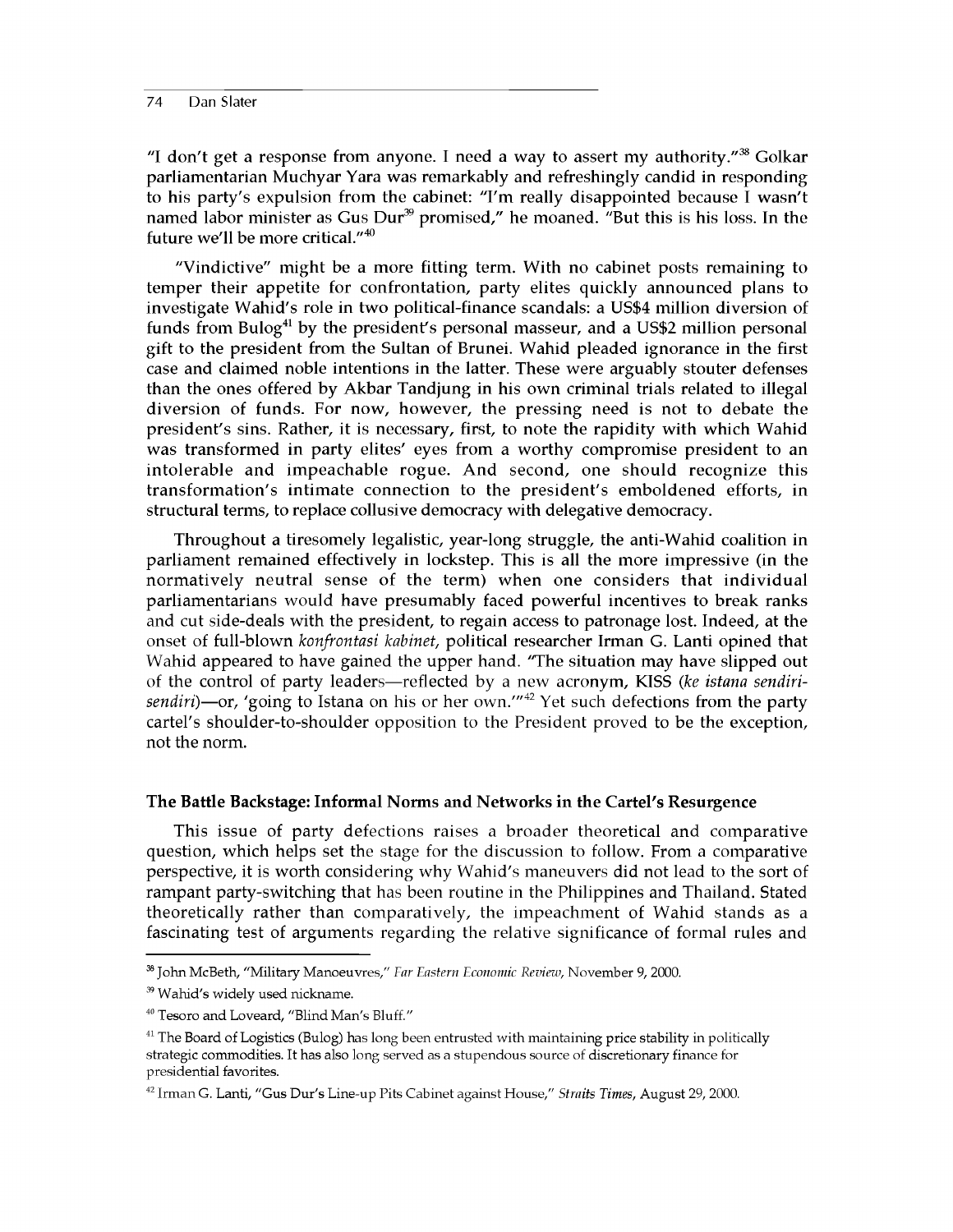informal norms in producing political outcomes. It might well be that Indonesia's combination of proportional representation and closed party-list voting (known colloquially as *kucing dalam karung,* or "cat in a sack") generates greater party cohesion than the more candidate-oriented electoral systems of Thailand or the Philippines. $43$  If so, we should probably expect to see important changes in patterns of coalition formation manifested in the 2004 elections, given the country's recent switch to direct presidential elections and at least limited open-list party voting.

A third, intermediate possibility is that Indonesia's coalitional politics is being shaped by informal *networks* more than informal *norms* per se. As already noted, the *dagang sapi* (literally "cow-trading") that surrounded the formation of the Wahid-Megawati government in October 1999 involved a very small number of players, whose backgrounds crisscrossed party lines. Adopting a somewhat longer view, one might trace the origins of this cartel to the broad anti-Habibie coalition that emerged in late 1998 and early 1999. The first step came with the pro-reform "Ciganjur Declaration" delivered by Megawati, Wahid, Amien Rais, and the Sultan of Yogyakarta in November 1998. Just two months later, military commander Wiranto took the lead in reconvening these figures in a "Ciganjur-Plus" meeting that subtly insinuated the military into the coalition against Habibie. Most fascinating of all, as Jun Honna has noted, Wiranto entrusted the clandestine preparation of the meeting to the current rising star of Indonesian politics: none other than SBY.<sup>44</sup> Foreshadowing our analysis just a bit, one can draw a straight line from Ciganjur-Plus in January 1999 to four of the five presidential candidates in July 2004. And a fifth Ciganjur-Plus participant, Wahid, was disqualified from the most recent presidential sweepstakes due to his virtual blindness and precarious cardiac health.

Yet the anti-Wahid coalition could not simply be a straightforward sequel to the anti-Habibie coalition of two years before. Most obviously, if also most implausibly, Wahid himself no longer served as the unifying figure at the center of the coalition, *circa* 1999, but as its common enemy, *circa* 2001. Former TNI chief Wiranto, the mastermind of Ciganjur-Plus, had been sacked by Wahid and was keeping a low profile. But as the President increasingly ignored his former partners in the cartel, party leaders shifted their energies from sharing power to seizing it. This took the form of a series of memoranda that tightened the constitutional noose around Wahid's neck. Given the cartel's incredible breadth across parties, it was ideally structured for this line of attack—throughout the year-long process, only Wahid's own PKB tried to stop or slow the grinding wheels of impeachment. But this extraordinary level of parliamentary cohesion across parties, even as the coalition's *raison d'etre* apparently experienced a 180 degree shift, is still a puzzle to be explained.

I would argue that the cartel's robustness throughout impeachment can best be explained by the fact that its core mission, contrary to all appearances, had not changed in the slightest. The cartel had come together in 1999 to seize the cabinet; it

<sup>43</sup> A more sociological view would be that *aliran* politics stifles party-switching. This is especially noteworthy in the case of Wahid and his PKB, which has strong *aliran* roots in its NU (Nahdlatul Ulama) popular base. More broadly, if identity cleavages prevent any single party from winning majority support under democratic conditions, no party can become inordinately attractive to opportunistic party-crashers.

<sup>44</sup> Jun Honna, *Military Politics and Democratization in Indonesia* (New York, NY: RoutledgeCurzon, 2003), p. 170.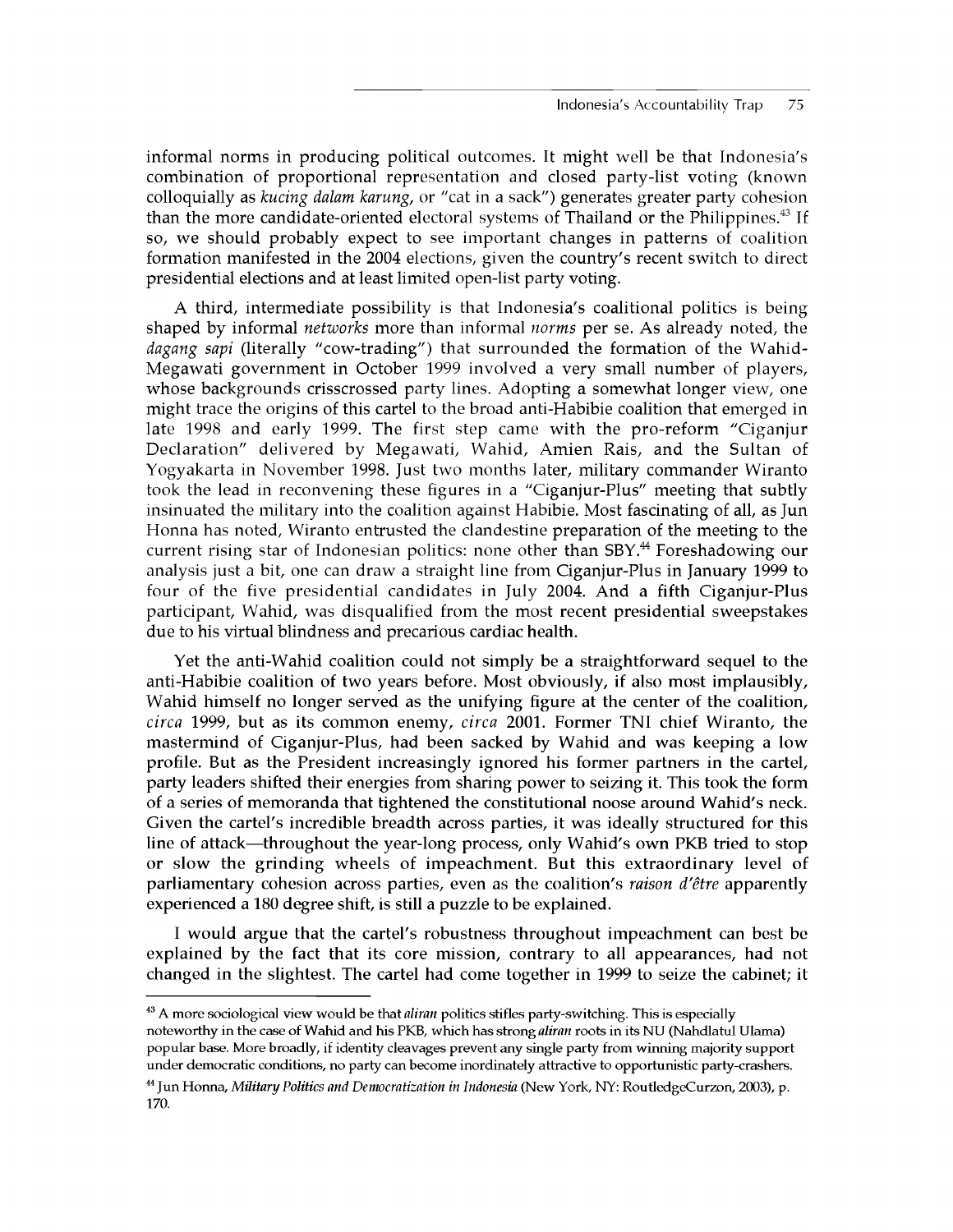had taken mortal offense in 2000 at its expulsion from the cabinet; and it needed to come together again in 2001 to regain the cabinet. To some degree, new means (impeachment) were required to fulfill these familiar ends. But at a deeper level, removing Wahid was the same sort of collective-action problem that party leaders had already faced in removing Habibie, sidelining Megawati, anointing Wahid, and constructing the National Unity Cabinet. In these processes, networks had been formed and experience had been gained. What the cartel knew best was how to share power, and the critical point about impeachment was that it was perfectly tailored to this emergent *modus vivendi.* One might say that in the first several years of post-Suharto politics, these patterns of cross-party interaction have become more institutionalized than Indonesia's parties themselves.

Based on the precedent of Habibie's defeat in 1999, every party that joined in the effort to remove Wahid in 2001 would expect to be included in the new Megawati coalition. This inspired party elites to begin informal negotiations over the format of the first Megawati cabinet *long before* Wahid had been officially removed. Impeachment was not about Wahid or Megawati per se, but about parliamentary party leaders' shared interest in replacing a delegative democrat with a collusive democrat. To bolster the cartel's confidence that Megawati would be the latter and not the former, she and her kingpin husband Taufik Kiemas deputized two PDIP leaders to organize new channels for cross-party dialogue. First, Arifin Panigoro established the Forum Lintas Fraksi (Cross-Fraction Forum) to coordinate party preparations for amending the constitution, and thus to clear the road to impeachment before the August 2000 special parliamentary session. This parliamentary body became a political force after Wahid's August reshuffle, when it began coordinating party positions on investigations into the President's "Buloggate" and "Bruneigate" scandals.<sup>45</sup>

More informal cross-party channels were opened by Kwik Kian Gie, a former coordinating minister for economics and a staunch PDIP loyalist. His working group became known as the "November 11 Caucus," referring to its formation nearly nine months before Wahid's ultimate removal from office. Given the opaque nature of such informal politics, it is difficult to say how heavily the November 11 Caucus's discussions were initially weighted toward the future structure of the cabinet, rather than the more immediate problem of crafting a common *lintas-fraksi* stance on parliamentary memoranda. As of early April 2001, *TEMPO* reported:

Besides their official faction meetings, there are informal inter-faction meetings. Always left out are the president's National Awakening Party (PKB) and its scant allies. Sometimes these combined anti-Wahid forces adopt the banner of Kwik's November 11 Caucus. Sometimes they just lobby among themselves. And their attitude is very clear. They want to get the second memorandum out of the way, then push for a special session.<sup>46</sup>

Before pushing confrontation to the brink with a second and final memorandum in late May 2001, however, the party cartel offered Wahid a predictable compromise: "Perhaps authority over appointing members of the cabinet should not be wholly held

<sup>45 &</sup>quot;Srimulat Meriahkan Syukuran Lintas Fraksi," *Koran Tempo,* August 1, 2001, p. 1.

<sup>46 &</sup>quot;When Will this Boring Game End?," *TEMPO,* April 9, 2001, p. 27.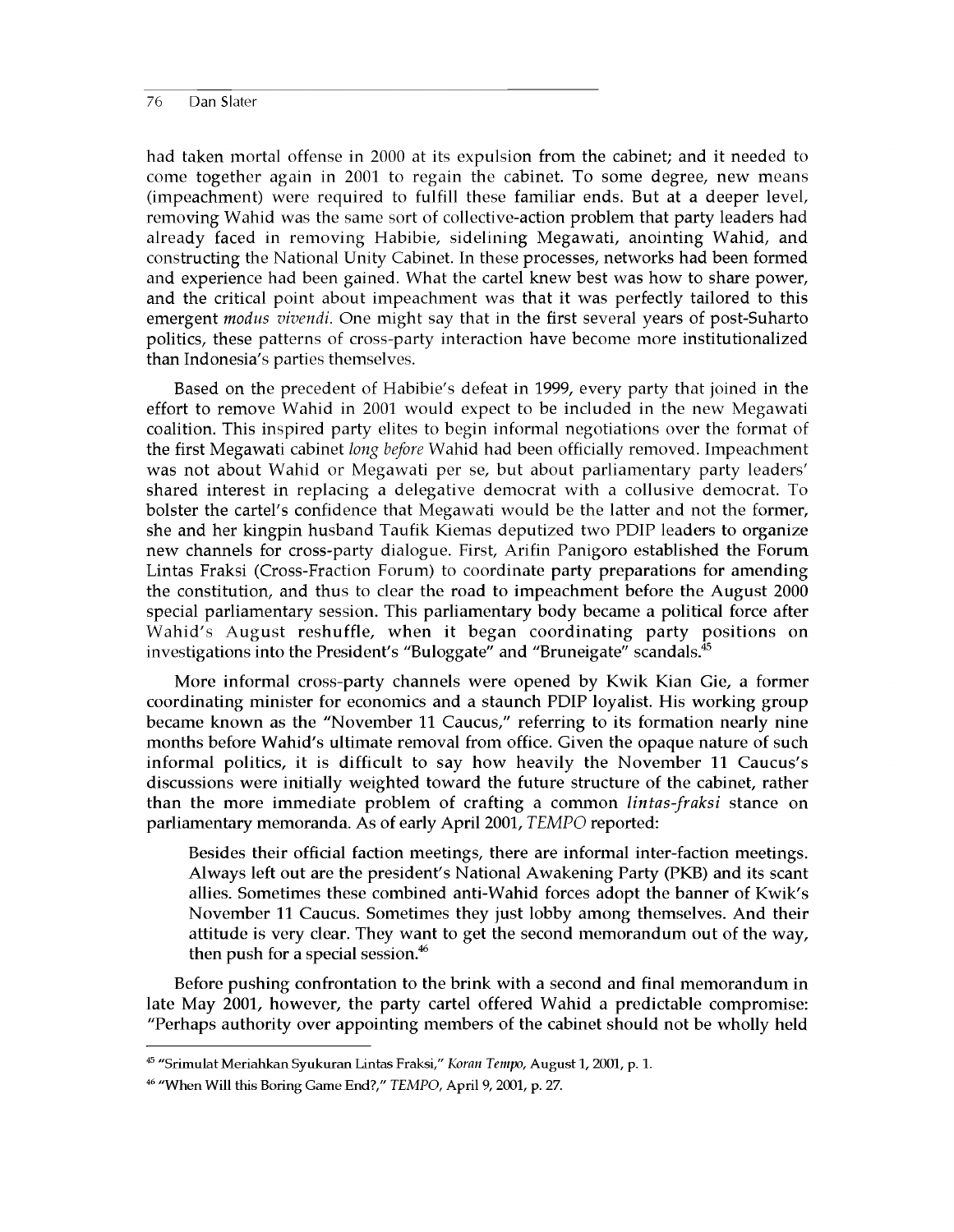by the president."<sup>47</sup> Wahid the delegative democrat predictably declined, insisting that "staff appointments should not be taken out of his hands." With this final act of stonewalling on the issue the party cartel cared about most, Wahid's fate was sealed as far as parliament was concerned.

The special session was indeed secured in late May 2001, at which point the November 11 Caucus apparently degenerated into little besides a command center for cabinet negotiations. *TEMPO* reported, a bit prematurely, that "an agreement has been reached on sharing out the seats in Mega's new cabinet among the parties."<sup>48</sup> Defense Minister Mahfud MD, a PKB stalwart, remarked bitterly: "Now we hear that PDI-P has started to form a cabinet lineup." In reality, the process was still very much ongoing, with Kwik Kian Gie remaining at the center of the process. "He has discussed the new cabinet with chairs of the large parties . . . The concept at first is a grand coalition government, based on the balance of votes in the legislature." Informal discussions on constitutional memoranda had thus shifted seamlessly to informal discussions on how to carve up the next cabinet. Months before Wahid's impeachment was finalized, collusive democracy was being frantically restructured behind closed doors.

But delegative democracy was not dead yet. To the contrary, Wahid dove ever deeper into delegative democracy's bag of tricks. It is instructive at this point to return briefly to O'Donnell. When a delegative democrat becomes stifled by elite opponents, he is generally left with two distinct, but not mutually exclusive, options. The first is to mobilize mass support behind the personage of the president. This does not in and of itself constitute a return to authoritarian rule, in O'Donnell's view, but it certainly undermines the significance of democratic institutions. Venezuela's Hugo Chavez provides an ideal example, while the Philippines' Joseph Estrada fits the general mold as well.49 A second option, best exemplified by Peru's Alberto Fujimori, is the *autogolpe,* or "self-coup." Here, a president enlists the support of loyalists in the military to crush parliament rather than simply circumventing it. When leaders cross this regimetype Rubicon, says O'Donnell, delegative democracy loses what little democratic credibility it still enjoyed.

For all its undeniable quirks, Wahid's response to the second parliamentary memorandum showed powerful harmonies with both of these common tricks.<sup>50</sup> He was able to mobilize mass support: ten thousand radical Wahid supporters in Nahdlatul Ulama (NU) torched PDIP offices in East Java on May 28, leading to the arrest of nineteen Wahid followers. Recognizing that he needed more muscle to defeat the party cartel's impeachment efforts, Wahid reshuffled his cabinet on June 1, largely in an effort to gain tighter control over the military and police. One major casualty of the shakeup was Bimantoro, the chief of national police, whom Wahid evidently perceived as having cracked down too hard on his NU rowdies in East Java. Another

<sup>47</sup> This and following quote come from "Crisis in Slow Motion," *TEMPO,* May 28, 2001, p. 25.

<sup>&</sup>lt;sup>48</sup> Source of quotes in this paragraph, ibid.

<sup>&</sup>lt;sup>49</sup> In Estrada's case, bribery apparently succeeded in defeating official impeachment procedures, but the transparently fixed outcome led Estrada's *opponents* to mobilize first. Only after Estrada had been forced to abdicate did his own popular forces counter with their own street actions.

<sup>50</sup> The pertinent details in the following discussion are drawn from "Last Throw of the Dice," *TEMPO,* June 11, 2001, pp. 16-18; and "What's Behind the Reshuffle?," *TEMPO,* June 11, 2001, p. 21.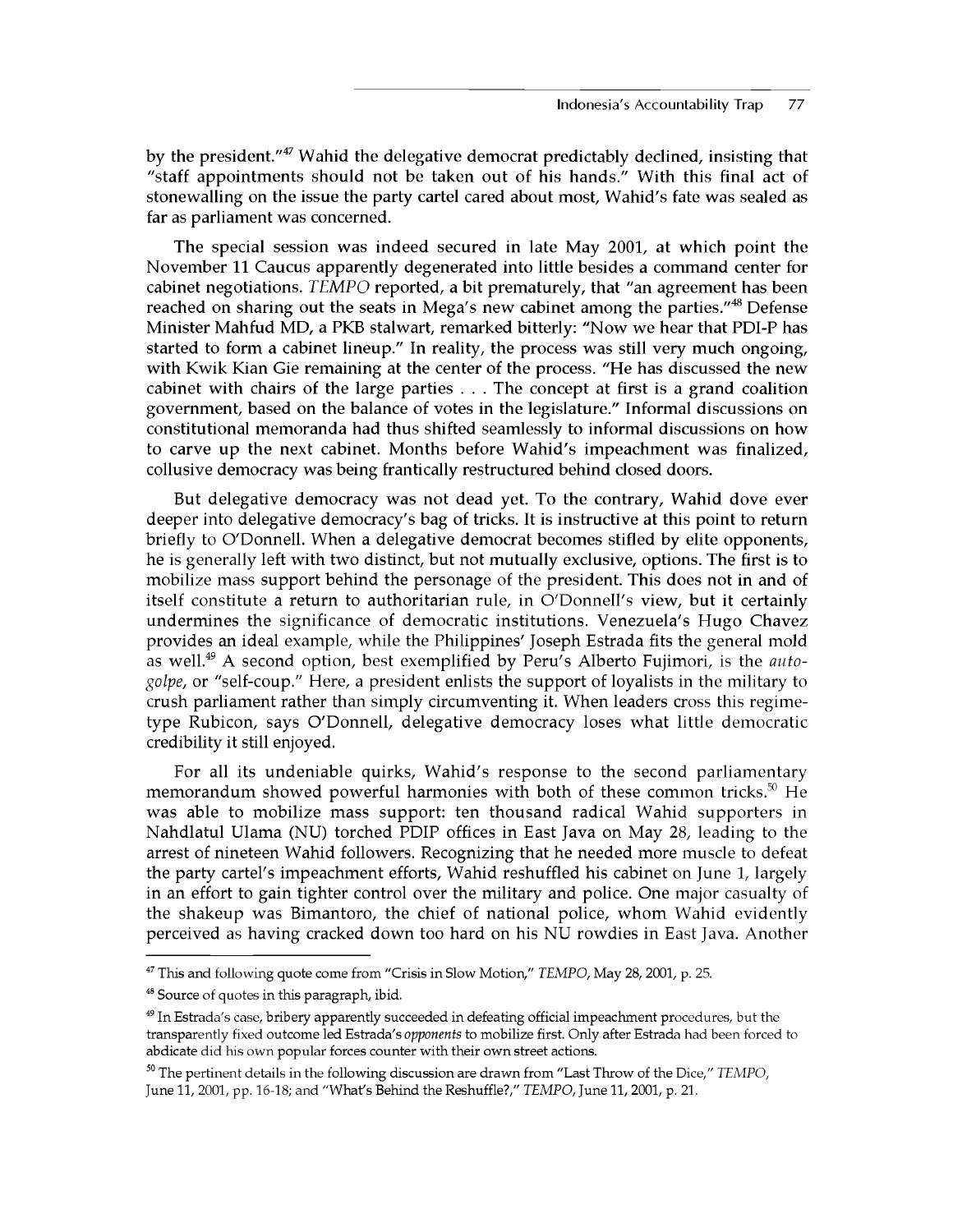was coordinating security minister SBY, who had apparently offended Wahid by promising that the military would defend parliament's upcoming special session from a potential onslaught by NU militants bussed in from East Java.

To drum up broader mass support and strike a bigger blow at his strongest enemies, Wahid also suddenly tried to get his *reformasi* groove back. The day before reshuffling his cabinet, Wahid met with an NGO alliance called Lindas Orba, or the National Anti-New Order Coalition. This was a prelude to Wahid's sacking of Attorney General Marzuki Darusman, a Golkar member who, while personally independent of Akbar Tandjung, had apparently disappointed Wahid by failing to bring New Order liber-crony Ginanjar Kartasasmita to justice. Marzuki's replacement was Baharuddin Lopa, the "untouchable"-style prosecutor who had brought Suharto's crooked son Tommy to book. (Only weeks after his appointment, Lopa would die under mysterious circumstances in Mecca.) Nearly two years after Wahid had strategically decided to cooperate with a vast party cartel rather than a more limited reformist coalition, he tried to return to the spirit of Ciganjur to save his own neck.

Unfortunately for Wahid, the spirit of Ciganjur-Plus had lived on in the informal elite networks that defined the post-New Order polity, while the initial spirit of Ciganjur had never become embedded in concrete elite arrangements. As mentioned above, the second Ciganjur meeting had *combined* military elements with party leaders, whereas the first had witnessed the possible birth of a party coalition that did not depend directly on military support. It was clear on the night of the NU-PDIP riots in East Java that Wahid would not simply lose power to the party cartel, but to a party cartel drawing strong support from the military. That same evening of May 28, Megawati was personally visited by SBY, TNI Chief Widodo A.S., sacked police chief Bimantoro, and new security chief Agum Gumelar. Meanwhile, no fewer than thirtytwo police generals signed a statement condemning Wahid's sacking of Bimantoro.<sup>51</sup> Since Wahid was now left with neither mass nor military support in his conflict with parliament, his dangerous flirtation with delegative democracy was effectively finished. The challenge for the party leaders who overturned him then became one of reconstituting the party cartel of 1999 under more reliable leadership. With one part of the accountability trap averted, Indonesia prepared to plunge straight back into the other.

# **Recrafting the Ruling Cartel: Megawati's Cabinet and the Political Moratorium**

Wahid's impeachment was celebrated by parliamentary elites in an atmosphere of unabashed glee and unmasked collusion. On July 31, a festive gathering was held at parliament to permit the Forum Lintas Fraksi to bask in the post-impeachment glow. An official statement of the cross-party group was delivered by PDIP parliamentary leader Arifin Panigoro and his PBB counterpart, Ahmad Sumargono, declaring that "the fraction leaders are committed to continuing their close cooperation, just as they

<sup>&</sup>lt;sup>51</sup> If Wahid crossed the Rubicon with parliament by reshuffling the cabinet, he did so with the military and police by interfering in their internal appointment processes as well. See Siddharth Chandra and Douglas Kammen, "Generating Reforms and Reforming Generations: Military Politics in Indonesia's Democratic Transition and Consolidation," *World Politics* 55 (October 2002): 96-136.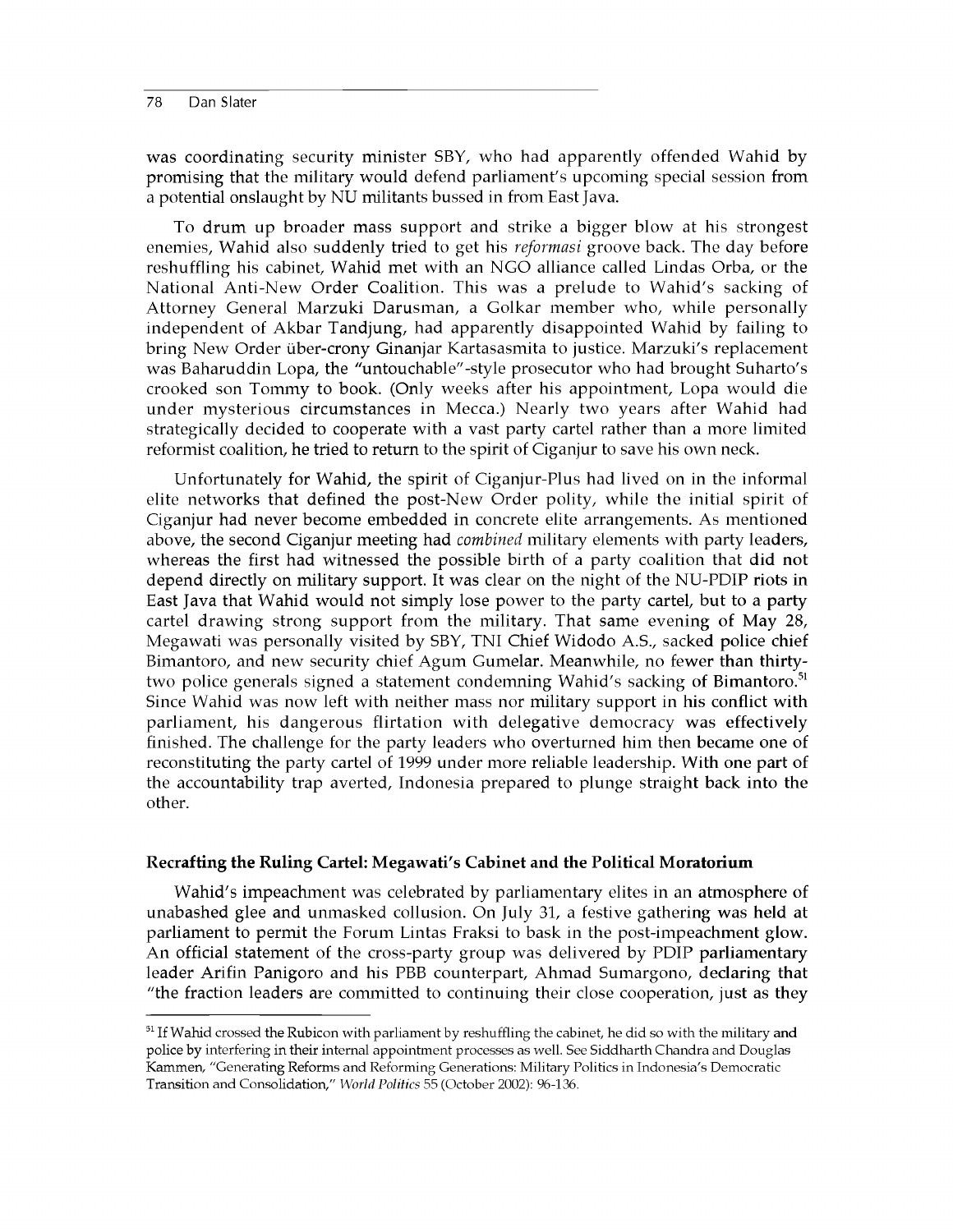have closely cooperated up until now."<sup>52</sup> Arifin gave special thanks to the military representatives in parliament for their support: "During the first memorandum, the TNI/Polri fraction truly took a firm stand, as they did during the special session as well." When a journalist asked Sumargono if party elites were acting a bit too "drunk on power" by having such a celebration after as somber an occasion as an impeachment, the PBB leader staunchly defended the cause for celebration. "The fractions in parliament have just succeeded in overcoming a major source of instability in the very heart of our nation's political life."

While Sumargono was right to say that the impeachment of Wahid had been accompanied by instability, this had taken place almost entirely at the elite level. When mass unrest did arise, it was *in defense* of Wahid, *against* the actions of parliament. Sumargono's insinuation that parliament had somehow succeeded in bridling some broader source of political instability was at best disingenuous, and at worst dangerous. The notion that the co-optation of all potential opposition groups is necessary to prevent societal tensions has become a recurring theme in Indonesian political discourse in the post-Suharto era. How well it harmonizes with New Order claims that only elites could practice politics without resorting to violence should be rather self-evident.

Even more than the birth of the party cartel at the special parliamentary session in 1999, its rebirth at the special parliamentary session in 2001 was marked by a sense that no one had truly lost. Even Wahid's own PKB parliamentary fraction had been invited to the fête, with no apparent sense of irony. "We're not in a framework of winners and losers," Sumargono claimed, as a winner might be expected to do. Amien Rais echoed the sentiment, if with more rhetorical flourish: "There are no losers in this matter, because the real winners here are the Indonesian people."<sup>53</sup>

While that sentiment was debatable, it was undeniable that the original party cartel of 1999 was back in command, this time *sans* Wahid. But as in all cartels, a shared interest in the victory of the whole does not eliminate each party's interest in maximizing its share of the spoils. This was precisely why the Forum Lintas Fraksi and November 11 Caucus had worked so tirelessly and painstakingly on preparing the details of a Megawati cabinet, literally for months before Wahid's removal. Such crossparty meetings had often dragged on "until dawn,"<sup>54</sup> one parliamentary leader reported.

Rather audaciously, participants in these informal sessions had endorsed a precise mathematical formula for dividing up cabinet seats, initially proposed by PAN's Bambang Sudibyo—Wahid's former finance minister, who had bragged he could "work with anybody."<sup>55</sup> New President Megawati was said to have agreed to the

<sup>52</sup> This and following quotes in the paragraph come from "Srimulat," *Koran Tempo.* If one wanted to pick two Indonesian parties that are as different as possible, to prove that all parties were willing to work as one, it would be hard to do better than the PBB and PDIP.

<sup>53</sup> Both quoted in "Syukuran Lintas Fraksi MPR/ DPR," *Kompas,* August 1, 2001, p. 6.

<sup>54 &</sup>quot;Srimulat," *Koran Tempo.*

<sup>&</sup>lt;sup>55</sup> Kwik Kian Gie subsequently pushed Megwati to reappoint Bambang as finance minister, again suggesting the staying power of informal networks established during the impeachment process. See "Berebut Tanggung Jawab atau Duit?," *TEMPO,* August 5, 2001, pp. 26-27.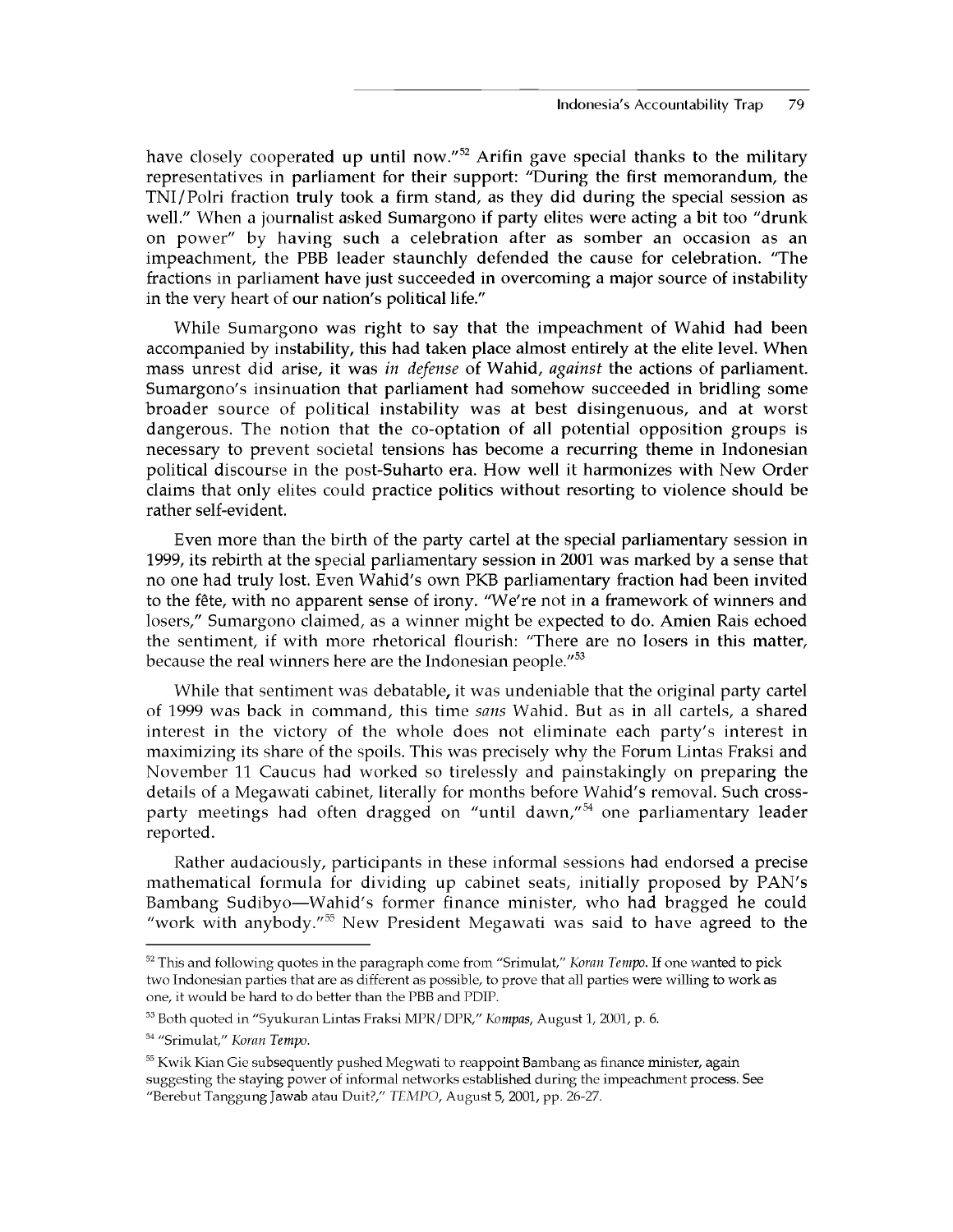formula in principle, which gave ten points for the presidency, six for the vicepresidency, four for the finance ministry, three for the interior ministry, and so on. The total figure added up to one hundred, so dividing up the key positions was effectively a matter of transposing each party's share of the 1999 parliamentary vote onto an organizational flowchart of executive posts.<sup>56</sup>

But as so many economists have learned the hard way, political struggles cannot be reduced to technical fixes through mere quantification. Once the power of appointment was placed in the hands of Megawati (who appears to have little stomach for hard political bargaining) and her husband Taufik Kiemas (who appears to enjoy a voracious appetite for same), the temptation to gain an extra edge for PDIP favorites was enormous. More to the point, the opportunity to use the power of presidential appointment to slip out of the grip of the parliamentary party cartel was even bigger for Megawati than it had been for Wahid. Not only did the PDIP have a much stronger position in parliament than the PKB. There was also no way that parliament would have embarked on another high-stakes impeachment gamble if Megawati had reneged on her apparent pledge to bring all parties that helped overthrow Wahid into her new cabinet. The tensions between collusive democracy and delegative democracy are not merely personal—they are profoundly structural.

The most important division that emerged was between PDIP and Golkar. First, efforts by Akbar Tandjung to win the vice-presidency were thwarted when PDIP parliamentarians backed the PPP's Hamzah Haz, a far less talented politician with a far weaker party base in parliament. As in 1999, Akbar's attempt to secure the numbertwo position was partly stymied by mass opposition, in the form of student protests against his candidacy. At a PDIP meeting just days before the vote, party opposition to Akbar became so strong that the party agreed to vote him down unanimously. "All agreed to say 'no' to Akbar Tandjung. The Golkar Chairman was considered to be a potential burden on the Megawati presidency."<sup>57</sup>

While opposition to Akbar was unanimous, an instructive division emerged within PDIP concerning which vice-presidential candidates to support in his stead: Hamzah Haz or SBY. Experience with cross-party dialogue appeared to have an important causal effect. Those PDIP members most closely involved in such meetings were inclined toward Hamzah, while more hardcore nationalists blanched at his Islamist reputation and preferred SBY.<sup>58</sup> Once again, it appeared that informal cross-party networks had similar levels of influence in the Indonesian parliament as the parties themselves.

Yet the fight over the relatively *kering* vice-presidency paled by comparison to struggles over the more *basah* seats in the cabinet. In spite of the painstaking informal preparations for a Megawati cabinet that had preceded Wahid's removal, reconstituting a cartelized cabinet proved to be an extremely contentious and drawn-

<sup>56</sup> For detailed discussions of the formula's political implications, see "Kabinet Baru, Harapan Baru?," *TEMPO,* August 5, 2001, pp. 20-21; and "Skor Pembagi Kue," *Gatra,* August 4, 2001, p. 28.

<sup>57 &</sup>quot;Hamzah Haz, Merdeka!," *TEMPO,* August 5, 2001, p. 24. PDIP made no secret of its opposition to Akbar. By writing "Hamzah Haz, Merdeka!" on their secret ballots, they signaled to the gallery—and to Akbar—that the votes were from PDIP. Personal communication with Rizal Sukma, August 2001. 58 Ibid.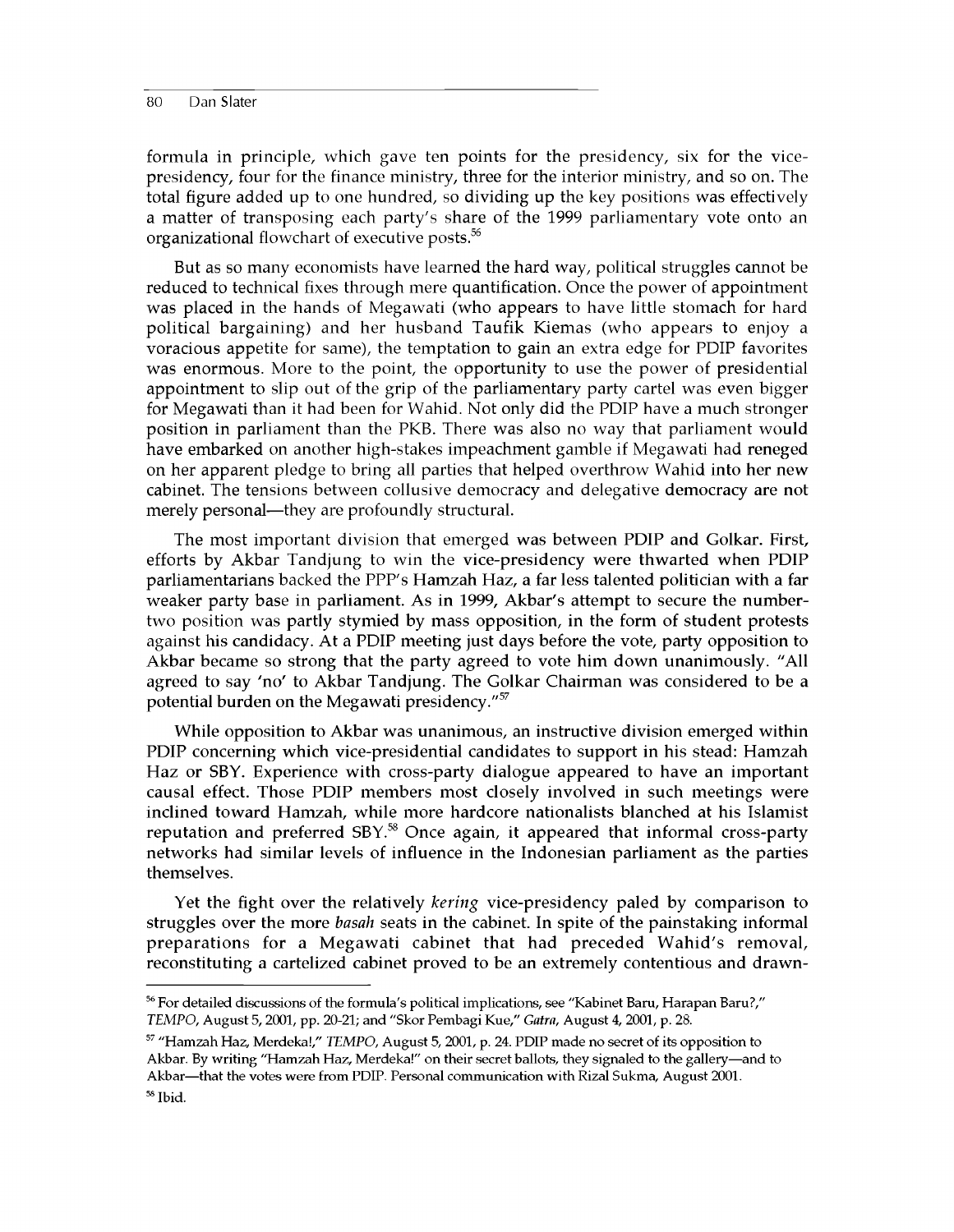out process. The biggest fights appeared to arise over the biggest prizes: the economic ministries. To most observers, the key question was whether Megawati would grant those vital posts to party favorites or to respected technocrats for the sake of economic recovery. This was no doubt important, and no doubt a factor that weighed on the new president's mind. But this treatment of the controversy tended to miss a deeper political point: namely, that access to such ministries would provide potential financial bonanzas to the individuals and parties who controlled them.

Because some cabinet seats are more equal than others, struggles over those seats introduce a zero-sum element to political negotiations that cross-party forums have difficulty managing. As a result, Megawati needed to postpone the official announcement of her new cabinet on several occasions, even as financial markets panicked amid justifiable "speculation that squabbling among political parties has worsened."<sup>59</sup> Akbar Tandjung, a central player in the negotiations despite his snubbing by Megawati in the vice-presidential race, insisted that the cartel was not breaking down: "The main point is we support the new government." But Wahid supporter Mahfud MD reasonably suggested that parties were probably stalling the process by demanding "to be accommodated proportionally in the Cabinet in accordance with their role in ousting Abdurrahman Wahid." He also rightly raised the possibility that Megawati might try her own hand at delegative democracy if the parties refused to accept her choices. "Megawati might turn to the Indonesian Military . . . to fill key positions," indeed as many as half of all positions by Mahfud's rough estimation.

While Mahfud's observations were obviously not those of a disinterested party, they did not exactly come from a complete outsider either. He had been privy to such negotiations on previous occasions and was intimately familiar with the main players' bargaining strategies. Having served under Wahid, Mahfud recognized the delegative temptations that come from confronting a demanding party cartel. Megawati did not take the drastic measures Mahfud thought she might; but the fact that they seemed so possible suggests that delegative democracy is indeed a presidential Sword of Damocles hanging over Indonesian politics.

In the final analysis, Megawati gave the party cartel most of what it asked for. While journalists tended to rave at the fact that the two major economic postings wound up in technocratic hands,<sup>60</sup> they failed to recognize that the new *kabinet gotongroyong* followed the November 11 Caucus's mathematical guidelines almost to a tee.<sup>61</sup> The most notable divergence from the formula was that Golkar and the PDIP each received five mainline ministries, whereas the formula had suggested that Golkar deserved a 6-4 edge. (Each received one coordinating ministry, as predicted.) For all the "inherent distrust" $62$  that supposedly characterized Golkar-PDIP relations as a

<sup>59</sup> All quotes in this paragraph are from "Haggling Stalls Cabinet Making," *The Jakarta Post,* August 3, 2001, **p. 1.**

<sup>60</sup> John McBeth, "A Parade of Surprises," *Far Eastern Economic Review,* August 23, 2001.

<sup>61</sup>A chart for the "pure" mathematical version is provided in "Skor Pembagi Kue," *Gatra,* August 4, 2001, **p. 28.**

<sup>62</sup> John McBeth and Djini Djalal, "The Puppet President," *Far Eastern Economic Review,* August 2, 2001, p. 16. Quite intriguingly, this article also speculates that the main rift delaying the cabinet selection was between Arifin Panigoro and Kwik Kian Gie: the PDIP grandees in charge of the Forum Lintas Fraksi and November 11 Caucus, respectively. It will require further research to determine (1) whether this tension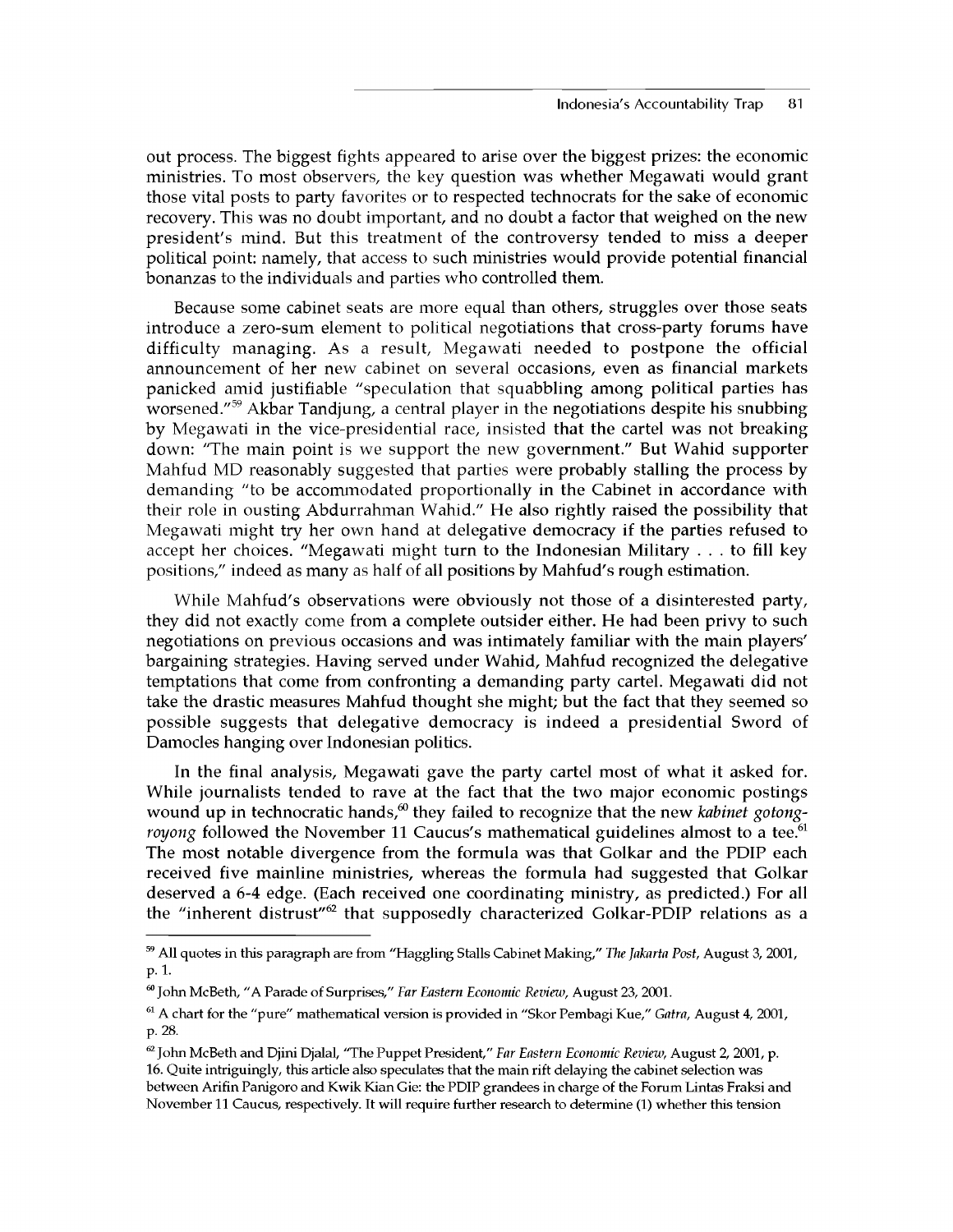remnant of New Order rivalry, Megawati and Taufik Kiemas had clearly agreed on terms with Akbar Tandjung that Golkar must have found extremely agreeable. All other party fractions received seats as well, with the partial exception of PKB, which expelled leader Matori Abdul Djalil before he accepted the Defense Ministry post. However, PKB has not used its relative exclusion from state patronage to position itself as any sort of parliamentary opposition; and after the party endorsed Golkar nominee Wiranto in the 2004 presidential sweepstakes, no one expects the party to go willingly into opposition anytime soon.<sup>63</sup>

If Megawati gave substantial ground to Golkar, she did not fail to seize some big prizes of her own. Most notably, while observers were busy praising the new president for her political courage in appointing technocrats to the top economic posts, Megawati pulled a stupendous bait and switch. At the very first meeting of her new cabinet, she announced that authority over the Indonesian Bank Restructuring Agency (IBRA) was being shifted from the finance ministry to the ministry of state-owned enterprises.<sup>64</sup> This took the disposal of approximately US\$1.3 billion in assets out of the hands of a reputed technocrat, and placed it into the hands of Laksamana Sukardi, the PDIP's long-time treasurer and "a close confidante of Megawati."<sup>65</sup> Laksamana now controlled not only IBRA, but the ministry of state-owned enterprises, one of the most *basah* in the Indonesian bureaucracy. Yet this was generally perceived in positive rather than negative terms, since Laksamana was reputed to be "one of Indonesia's few genuine reformers." While foreign media at least raised the question of whether IBRA would "be turned into a money-making opportunity for the PDI-P in the run-up to the 2004 elections," local press coverage focused entirely on the implications of the switch for economic rather than political concerns: i.e. how it would affect the efficiency of asset disposal, and whether it might lead to costly bureaucratic infighting.<sup>66</sup>

Three years later, well-informed sources suggest that Laksamana's clean reputation has counted for less than the obvious political temptations of such concentrated bureaucratic power. While investigations into the disposal of IBRA's assets are still ongoing, $\delta^{\sigma}$  initial perceptions are that PDIP indeed benefited immensely from its longtime treasurer's discretion over the flows of such copious state funds. On a more personal level, two long-time friends of Laksamana expressed disappointment to me

64 IBRA's Indonesian name was *Badan Penyehatan Perbankan Nasional,* or BPPN.

<sup>65</sup> This and subsequent quotes come from John McBeth, "A Parade of Surprises."

was real or only rumored; and (2) whether it related to their respective roles in those informal forums before Wahid's dismissal.

 $63$  Matori himself suggested that the PKB's official stance against joining the cabinet was mere posturing. "This is a problem that sometimes makes me feel fed up," he said. "They yell and yell that they want to be in the opposition and don't want to be in the cabinet, but.. . then they ask me to talk to Megawati about giving PKB three ministries and five director positions in state-owned enterprises." See "Kutipan," Koran *Tempo,* August 1, 2001, p. 15. This begs the question of whether some Indonesian parties are more desperate to join the cabinet than others because they lack access to other types of resources. For instance, PKB is tightly linked to NU, which may provide the party with succor in times when PKB cannot gain access to wealth via the cabinet. In a very different vein, Golkar holds so many local executive positions off Java that it might need cabinet access less than a party such as PAN or PPP.

<sup>66 &</sup>quot;Untuk Naikkan Penjualan Aset, BPPN Dialihkan ke Menteri Negara BUMN," *Koran Tempo,* August 13, 2001.

 $67$  Interview with Luky Djani, Indonesian Corruption Watch (ICW), Jakarta, July 19, 2004.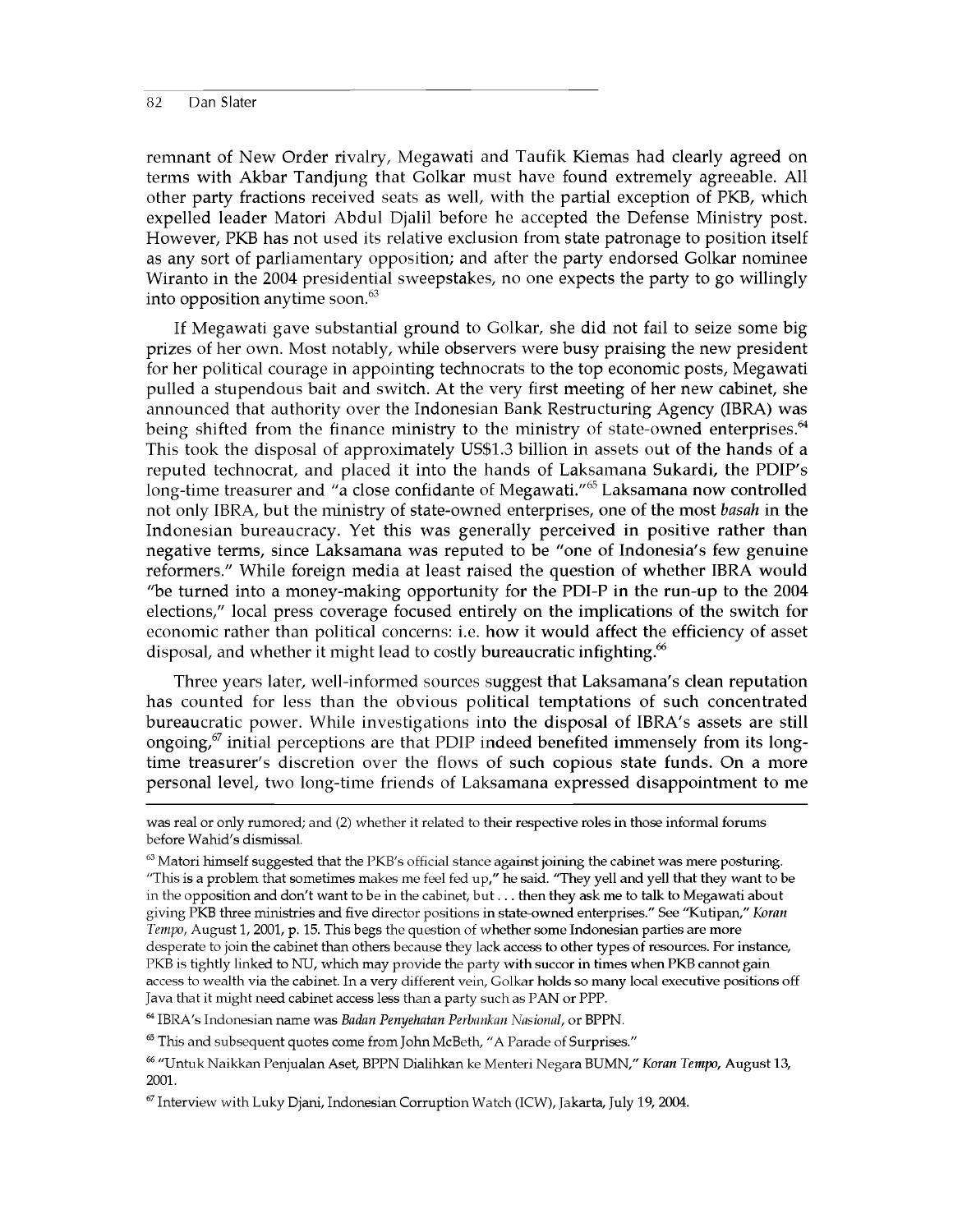that someone they had so long respected as a reformer would behave as he did when disposing of IBRA assets.<sup>68</sup> While neither accuses Laksamana of having enriched himself personally, his reputation as a loyal backer of PDIP and Megawati makes it hard to believe that IBRA-related funds did not flow into party coffers and into the president's 2004 reelection campaign fund. $69$  Indeed, it is a matter of public knowledge that PDIP has significantly outspent all of its competitors in the current election season. The example of Laksamana Sukardi should thus serve notice that cabinet appointments involve a great deal more of political import than whether or not ministers are personally honest or claim to be champions of reform.

Although the consensus on the cabinet was a challenge to craft, it proved to be an easy bargain to sustain. Megawati's ascent to her rightful place upon her father's former throne, and her calculation that sharing her cabinet among all groups who *put* her there was the best way to *keep* her there, have ushered in an era of remarkable elite camaraderie. In contrast to Wahid's frequent reshuffles, Megawati has left the cabinet alone—so much so, in fact, that when Defense Minister Matori was incapacitated by a stroke, Megawati preferred to keep the post vacant rather than stir up a political hornet's nest by appointing a successor.<sup>70</sup> In short, an unmolested cabinet has meant a tranquil parliament. Ginanjar Kartasasmita nicely captured the elite gestalt of Megawati's first half-term, perhaps feeling flushed with the recognition that Wahid's impeachment had rescued the former Suharto minister from persistent criminal investigations:

We have entered a new phase. The atmosphere among the people is now like it was two years ago . . . The atmosphere of conflict, so tumultuous before now, has suddenly subsided. Support is flowing from everywhere. Throughout the country, the society is almost unanimous in giving support to this new partnership [Megawati-Hamzah].<sup>71</sup>

# **The Cartel Faces the Voters: Dealignment, Direct Elections, and a Disrupted Elite**

At least that was how things looked from the cozy confines of Senayan.<sup>72</sup> Between Megawati's inauguration in July 2001 and the official start of election campaigning in March 2004, Indonesian party elites found precious little to disagree about, at least in public. Opposition became effectively non-existent. "Parties may take an oppositional stance on a specific issue," Bivitri Susanti notes. "But they don't adopt an oppositional

<sup>68</sup> Personal communications, June-July 2004. While any confidential source must perforce be treated with caution on my part and healthy skepticism on the reader's, I can go so far as to say that neither source is a figure with clear partisan interests, and therefore neither has anything obvious to gain by besmirching Laksamana's reputation.

 $\degree$  One personal informant has told me that Wahid sacked Laksamana as finance minister in April 2000 because he was perceived as more loyal to Megawati than to the president, and as someone trying to enhance the PDIP's position in the ministry more generally. Personal communication, July 2001. The same point about non-partisanship expressed in the previous footnote applies here as well.

 $70$  Thanks to Benny Subianto for pointing this out.

<sup>71</sup> Ginanjar Kartasasmita, "Pasca-Gus Dur: The Do's & The Don'ts," *Gatra,* August 4, 2001, pp. 36-37.

 $72$  The area of Jakarta where parliament is located.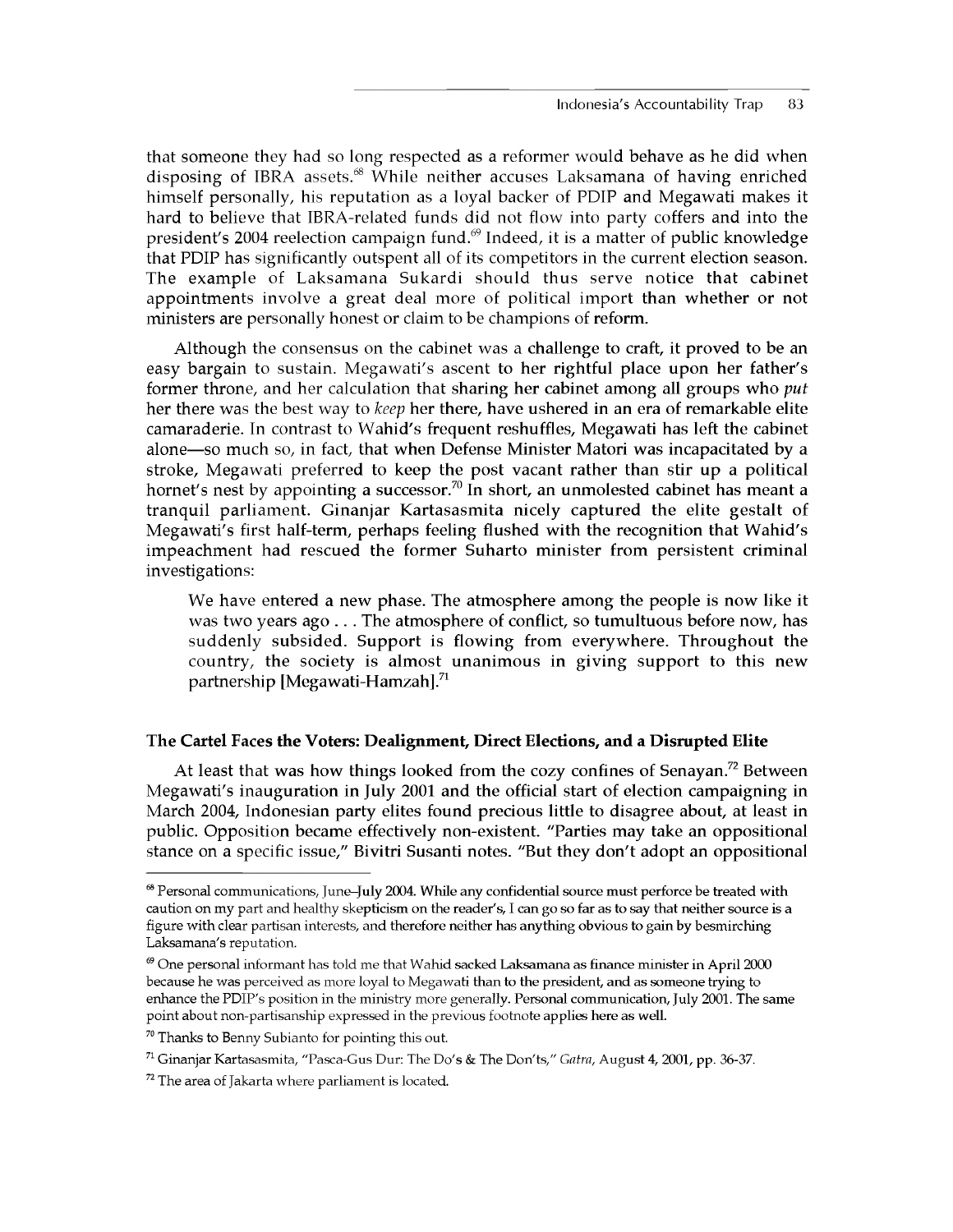attitude in general."<sup>73</sup> Like all cartels, Indonesia's party cartel grew less responsive as it gained immunity from competition. The lack of vigorous leadership typically ascribed to aloof Megawati applied equally well to party elites in parliament. The entire government, not just the presidency, appeared to be on auto-pilot.

Three changes occurred during this "political moratorium," however, that altered the political landscape in the run-up to the April 2004 parliamentary election. The first was the gradual coalescence of Golkar and the PDIP into something of an unofficial political combine. Anchored by the warming relationship between Akbar Tandjung and presidential husband Taufik Kiemas, relations between the two parties had gone way beyond thawing; PDIP red and Golkar yellow seemed to be melting indistinguishably into a common pool of mucky orange.<sup>74</sup> Recalling one of the vignettes with which I opened this essay, one might call this process the Manadoization of Jakarta politics.

That politics had been largely contained in the comfortable surroundings of Senayan certainly helped cement this tightening bond. As by far the two largest parties in parliament, Golkar and PDIP were masters of the house. With so little of ideological consequence to fight about, and so much shared interest in accessing the burgeoning patronage opportunities of the parliament, the pretense of party difference became harder to sustain. By late February 2004, Taufik made the rather peculiar election-year move of *admitting* that PDIP was basically indistinguishable from Golkar, even though Suharto's old ruling party remains a hated holdover from the New Order to many Indonesians. When pressed to say whether this meant Akbar Tandjung had become an acceptable partner to most PDIP members, Taufik responded as if national politics had been reduced to nothing more than the sum total of his own personal relationships: *"Pak* Akbar is a friend of mine."75

Less than two weeks later, the emergence of a ragtag alliance of student and labor groups called 'The Anti Mega-Akbar Tandjung Movement" suggested how linked the parties were starting to appear in at least some quarters. According to the group's leader, Megawati's failure to provide political backing for Akbar's corruption conviction proved that she was "a traitor to *reformasi,"* and that "the PDIP-Golkar alliance must be confronted by a united opposition group."<sup>76</sup> The growing Golkar-PDIP partnership may have made sense as a lubricant for day-to-day parliamentary business. But it was bound to cost the PDIP support among voters who still fondly associated the party with opposition to Suharto's New Order.

Had party elites been playing closer attention to the political ground, they might have noticed that society at large was more restless than its ostensible representatives.

<sup>73</sup> Interview with Bivitri Susanti, Executive Director of the Pusat Studi Hukum and Kebijakan Indonesia (PSHK, Indonesian Center for Legal and Policy Studies), Jakarta, July 21, 2004.

 $74$  The biggest exception to this emerging détente helps prove the rule. Backbenchers from PDIP pushed for Akbar to be inactivated after his initial conviction on corruption charges in September 2002, but their petition was dead on arrival, garnering only sixty-eight signatures. Thanks to Dirk Tomsa for relating this story. For the basics on the Akbar scandal, see Rachel Langit, "Akbar verdict: A glimmer of light," *Asia Times,* September 5, 2002.

<sup>75 &</sup>quot;Taufik Kiemas: Golkar dan NU Punya Platform Sama Dengan PDIP," *Koran Tempo,* February 28, 2004.

<sup>76 &</sup>quot;Gerakan Oposisi Serukan Anti Mega-Akbar," *Koran Tempo,* March 11, 2004.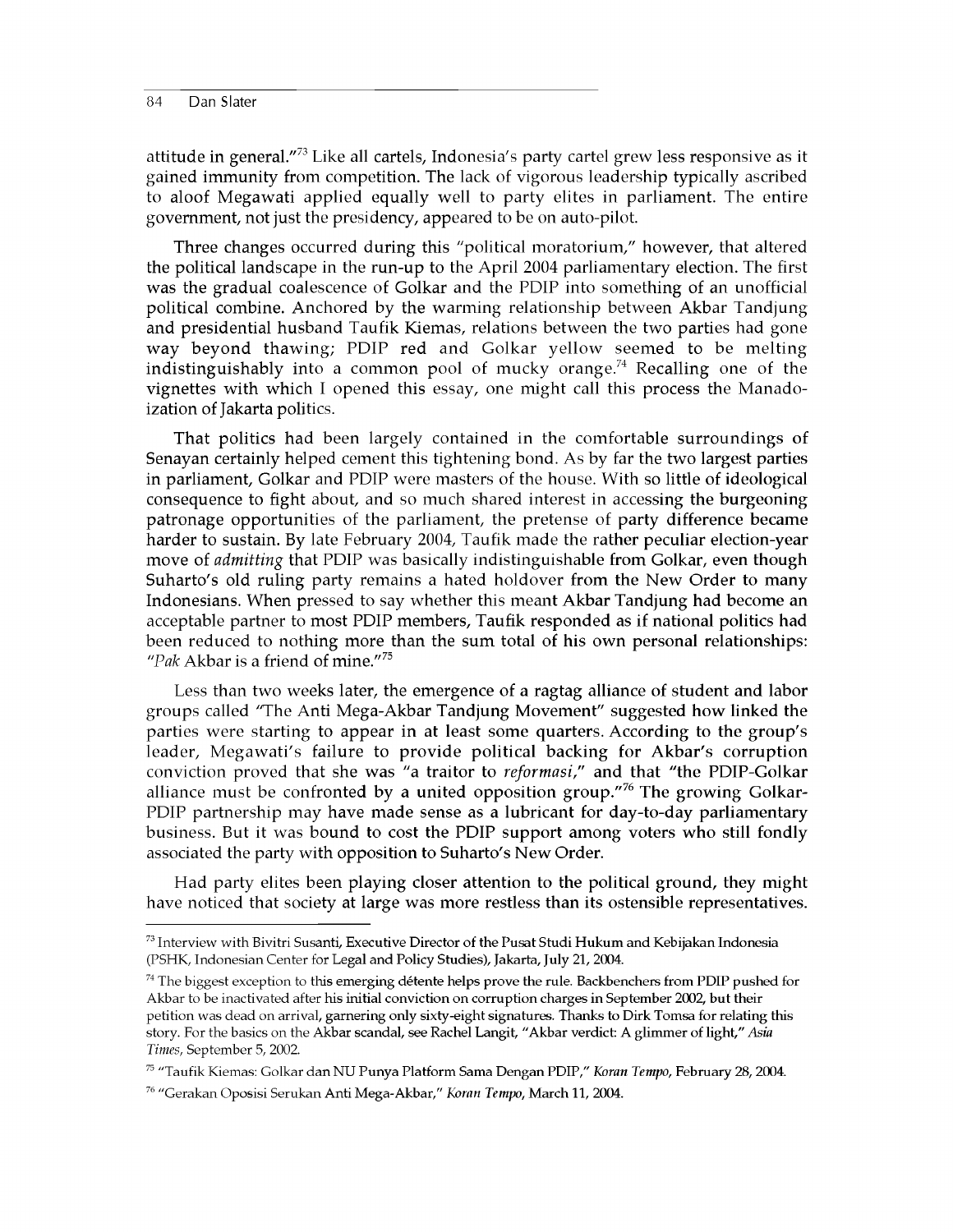This was best reflected in the second big change that took place during Megawati's first half-term: the grassroots civil-society movement in favor of constitutional reform.<sup>77</sup> Most importantly for the analysis here, this movement pressed for the introduction of direct presidential elections as a means of reimposing some semblance of vertical accountability on the increasingly rarefied political elite. By 2002, the notion of direct elections had become so obviously popular among voters that no party wanted to be seen as the force stonewalling the initiative. By the time the issue made it to parliament, party fractions found themselves relegated to finding ways to tweak the reforms to their narrow advantage, rather than trying to stop the tide of demands for constitutional reform altogether.

This second change paved the way for a third. In March 2004, as elections fast approached, Megawati suffered a falling out with her coordinating minister for politics and security, SBY, after her husband Taufik publicly referred to him as "childish." If Taufik's warm remark toward Akbar Tandjung had been the most ill-advised political comment in recent memory, his nasty remark toward SBY far surpassed it in terms of bad political judgment. With a bang, Minister SBY was transformed into Candidate SBY.

This third change (the Megawati-SBY split) was not merely the product of Taufik's loose tongue. It was more fundamentally a product of the second development mentioned above (direct elections). For all his apparent brains, brawn, and presidential aura, SBY had faced a glass ceiling under the post-Suharto disposition, in that he was a military man rather than a party man. When SBY finished third behind lesser mortals Akbar Tandjung and Hamzah Haz in the 2001 vice-presidential race, SBY attributed the loss to electoral rules rather than any personal flaw. "In Bambang's [SBY's] eyes, the result of the vice-presidential election in parliament shows a basic reality of politics," *TEMPO* reported at the time. "It points to the extremely important role of political parties. As a result, he says, people who belong to no party will have a hard time penetrating that blockade."<sup>78</sup> The introduction of direct presidential elections had made this party blockade easier to penetrate, at least in terms of *formal rules.* Whether *informal norms* at the elite level can sustain the cartel against an SBY challenge—and indeed, whether those norms will prevent SBY from challenging it at all—is perhaps the most important mystery in Indonesia's ongoing presidential and coalitional politics.

For the initial parliamentary vote of April 5, however, SBY still needed a party label. Rather than jumping to a major party with a major leader, SBY joined a barely breathing party vehicle, the PD, which warmly welcomed his leadership as a cheap ticket from pretender to contender status. As mentioned above, the two main surprises in the April parliamentary vote were (1) the PDIP's plummeting vote share, and (2) milder dealignment more generally, as all five major parties lost ground vis-à-vis their performances in 1999. The party cartel had clearly not done as thorough a job of marginalizing small outside parties as it would have hoped; and the PDIP clearly received the brunt of the blame for the lackluster performance of Megawati's government, anchored though it was in a *kabinet pelangi.*

 $77$  The following text gratefully draws on a conversation with Bivitri Susanti from PSHK.

<sup>78 &</sup>quot;Meneropong Para Calon," *TEMPO,* August 5, 2001, pp. 22-23.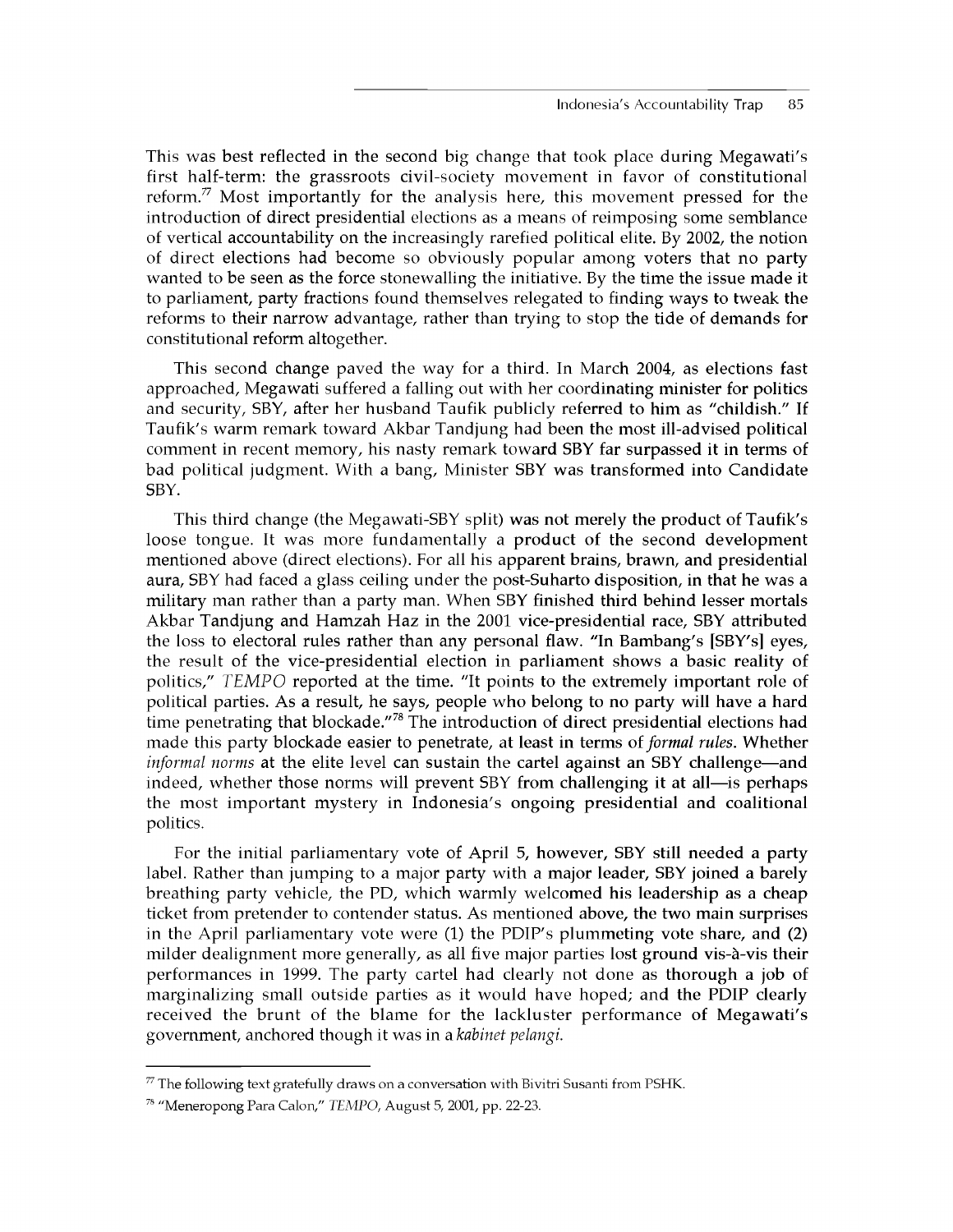What was immediately evident was that the PD and PKS were the big gainers from this dealignment process. To be sure, the sudden rise of each could arguably be seen more as a trend toward political *deformasi* than *reformasi.* While PKS's well-deserved reputation as a hard-working grassroots machine has earned it a wide degree of immediate admiration, $79$  its apparent disingenuousness regarding its long-term Islamist intentions has also made it a source of significant trepidation.<sup>80</sup> As for PD, Bill Liddle fairly concluded that, "The Democrat Party doesn't exist, really. A voter for the Democrat Party is a voter for SBY."<sup>81</sup> In point of fact, PD does have other elite figures on board, but has understandably chosen not to call much attention to them, given their unsavory New Order backgrounds. Besides former President Habibie's brother Fanny, PD also counts among its top figures a former PDI member from its Soerjadi days, while party chairman Subur Budhisantoso had been a high-ranking Golkar official during the time of Harmoko. Budhisantoso defended his party cohorts by insisting, rather colorfully, that the past was the past: 'This party is like a wastebasket. But that doesn't mean we don't have principles."<sup>82</sup>

More importantly for SBY, the upcoming direct elections permitted him to cast aside his party label and make his run for the *Istana* on a more individual than institutional basis. Yet the month following the parliamentary vote was not so much a time for personalized campaigns aimed at the mass of voters, as one might expect from direct presidential elections; rather, party elites moved directly into their familiarly opaque coalition-building mode, tirelessly holding private *silaturahmi* to discuss which presidential/vice-presidential tickets would compete in the July 5 vote. With only one month to make such tickets official, the buzz of coalition politics was louder in Jakarta than it had been since the formation of Megawati's cabinet in August 2001.

Rather than attempting to detail the web-like patterns of elite wheeling and dealing that accompanied the crafting of presidential/vice-presidential pairings, I hope it will suffice say the following: If one were to write the names of Indonesia's top fifteen or twenty political elites on a single page, and draw lines between every pair that met behind closed doors at some point during April 2004, the latticework of linkages would have few if any gaps. Everyone seems to have strongly considered pairing up with virtually everyone else at some point during the process. Deserving of special note is the fact that *all five* eventual vice-presidential nominees were wooed at one point by multiple presidential candidates. The mathematical possibilities for coalitional pairs in a cartelized setting proved to be virtually endless. Golkar's Jusuf Kalla, who decided to pair up with SBY over Megawati, and perhaps other suitors as well, captured the promiscuity of the process perfectly: "I'm kind of like a monkeywrench," he laughed. "I can fit with anybody."<sup>83</sup>

<sup>79</sup> The joke that PKS stood for *Partai Kantong Sendiri*—loosely, Self-Funding Party—seems more complimentary than dismissive, especially when compared to the epithet aimed at Wahid's PKB: *Partai Kaya Baru,* or Party of the New Rich.

<sup>&</sup>lt;sup>80</sup> As one prominent non-Muslim scholar prognosticated, with obvious discomfort: "PKS is the party of the future." Personal communication, July 2004.

<sup>&</sup>lt;sup>81</sup> Comments at a public forum, Institute for Southeast Asian Studies (ISEAS), Singapore, April 16, 2004.

<sup>82 &</sup>quot;Tiga Menguak Takdir," *TEMPO,* April 12-18, 2004, p. 26.

<sup>83 &</sup>quot;Saling Silang Mencari Sekondan," *TEMPO,* April 19-25, 2004, p. 27.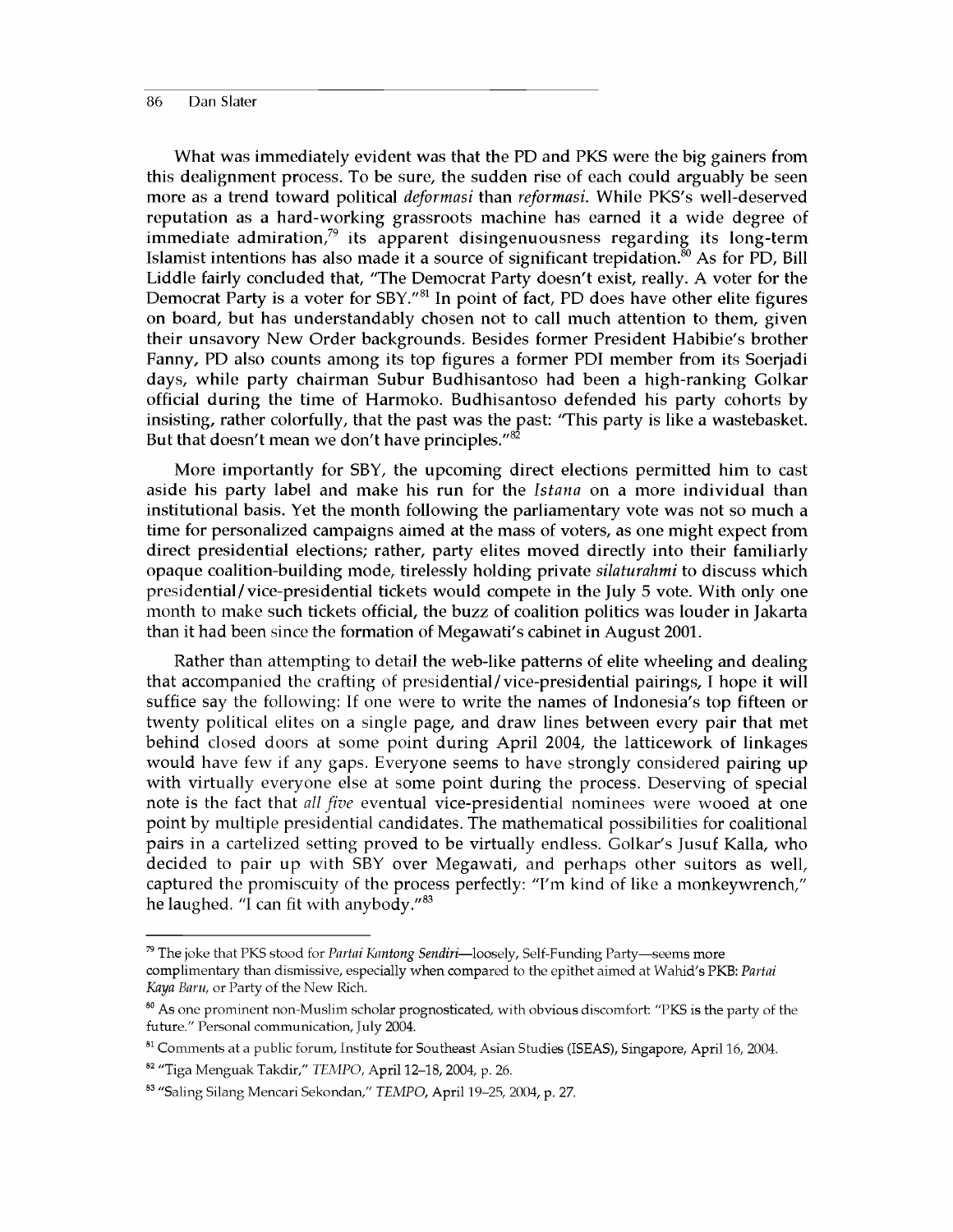All five tickets that emerged were fronted by figures with deep experience operating at or near the center of the party cartel: SBY, Megawati, Wiranto, Amien Rais, and Hamzah Haz. Four of the five (not Hamzah) could trace their cooperation all the way back to Ciganjur-Plus in January 1999; all five had been closely involved in the rise of Abdurrahman Wahid, while all except Wiranto had been centrally implicated in his fall, as well as tightly embedded in the subsequent Megawati coalition. If SBY was an outsider, he could only claim to have been so for a grand total of *one* out of the past *sixty-three* months. This is important to keep in mind when considering the likelihood that a President SBY might try to reinstate a more presidential style of delegative democracy at the expense of the interests of this party cartel.

Coalition-building for the first presidential round primarily took the form of vicepresidential selections. Since all the main parties except PKB had their own candidates in the running, there was little room for attracting big-party endorsements. The big prize was thought to be PKB, with its links to the NU mass base; both Megawati and Wiranto bid for this vote by selecting vice-presidential candidates from (rival wings of) the NU. In the only other endorsement of much significance, PKS stood behind Amien Rais, whose PAN serves as PKS's partner in the *Fraksi Reformasi* in parliament. This was a rare moment of a party seemingly sticking to its ideological guns, although it did not go unchallenged. A significant minority in the PKS preferred to back Wiranto, but was voted down in what appeared to be a refreshing instance of intra-party democracy at work.

Meanwhile, even more sheen was rubbed off of SBY's outsider pretensions, insofar as his "monkeywrench" running mate was a Golkar member who had long served beside SBY as one of the coordinating ministers in Megawati's cabinet. Amien's longshot campaign did a moderately better job of maintaining a reformist veneer with its selection of Siswono Yudhohusodo, a seemingly well-respected figure in the worlds of politics and business despite his deep roots in the New Order.<sup>84</sup> But Amien had already done his waning reformist image untimely damage by publicly stating early in the campaign that he hoped to attract a military man as his running mate.<sup>85</sup> By expressing this desire but failing to make the match, Amien clumsily managed to attract the opprobrium of anti-military groups without attracting any support whatsoever to compensate.

<sup>&</sup>lt;sup>84</sup> Siswono claimed to prefer Amien as a partner, due to what he called his "good, clean, reformist track record." But Wiranto is his frequent golf partner, and Siswono clearly did not reject his advances out of hand. "I also respect the offers from other parties. If I accept one offer, what about the other offers? It's really something I have to think about." See "Siswono Juga Mengaku Dilamar Wiranto," *Koran Tempo,* April 28, 2004. Indeed, Siswono's New Order roots appear rotten as well as deep. He was especially notorious for his hardline views on East Timor and on the economic role of the Chinese, even though they clearly did little to encumber his personal enrichment under Suharto. Thanks to an anonymous reviewer at *Indonesia* for pressing this point.

<sup>&</sup>lt;sup>85</sup> In an extremely frank interview, Amien talked freely of his own "monkeywrench" quality. Calling any potential pairing with another Islam-oriented politician "political incest" [English], Amien said he needed a running mate with nationalist credentials. "Pragmatically, I can't look for leading figures in Megawati's camp. So finally I've turned my attention to TNI, because we can't doubt their nationalism and patriotism." Amien went on to note that he and SBY are "old friends" and that he and Agum Gumelar (the former general who was apparently Amien's second choice behind SBY) often played basketball together in Yogya and Solo. See "Amien Rais: 'Pemilu Presiden Merupakan The Last Battle,"' *TEMPO,* April 19-25, 2004, pp. 43-46.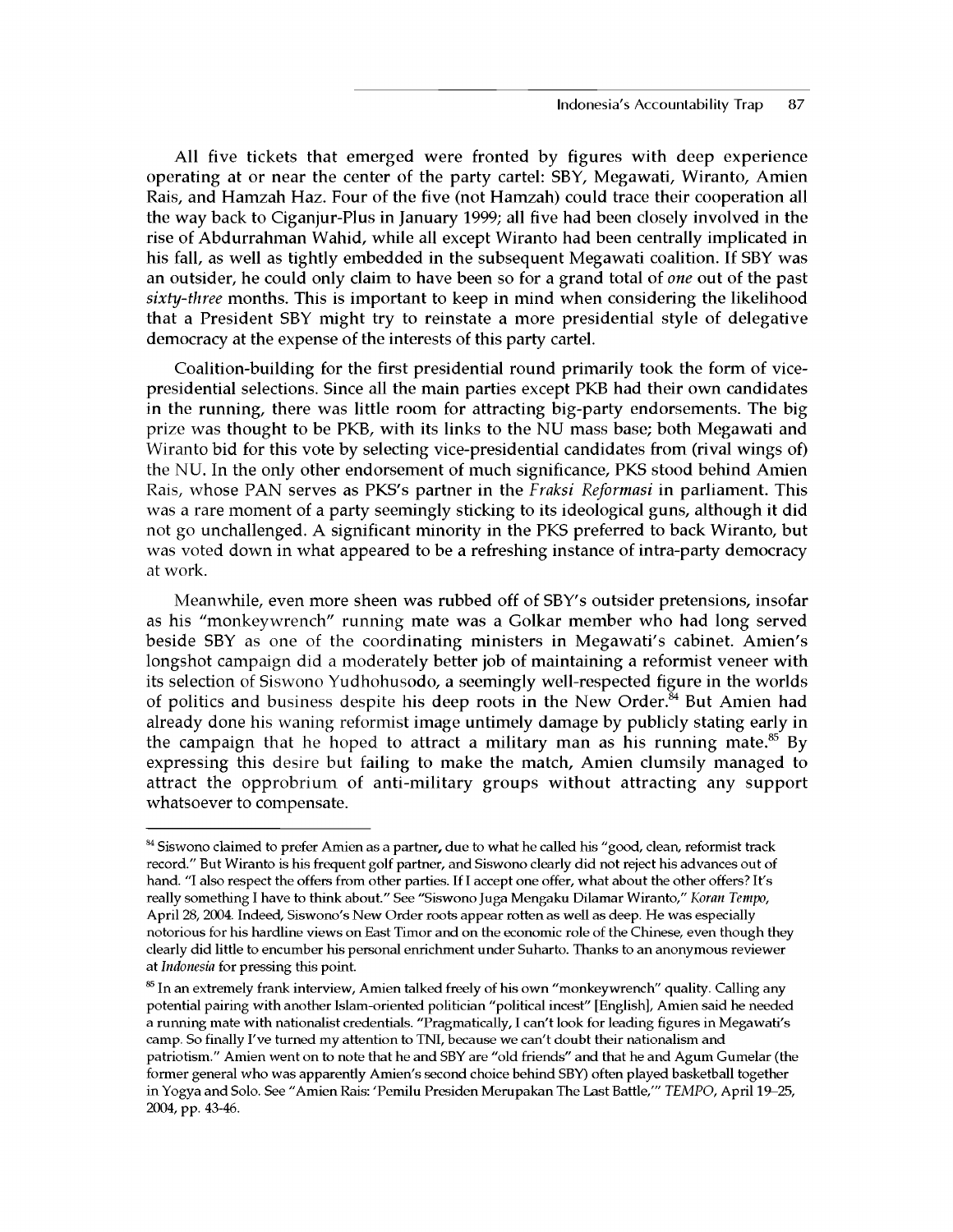To put it mildly, then, the first round of presidential voting did not offer any obvious alternative for opponents of the status quo, as embodied by the PDIP-Golkarled party cartel. Nevertheless, turnout was quite high, as SBY and Megawati moved on to the second round. At the five voting stations I observed with an Asia Foundation monitoring team in Cawang, east Jakarta—where vote totals and turnout figures quite closely mirrored those in Jakarta as a whole—the atmosphere broadly suggested a sense of purposefulness and enthusiasm, given that this was the first time voters had been entrusted with choosing individual candidates at the national level. The final tallying of ballots was greeted with universal applause, and not just partisan shouts from victorious SBY supporters. For once, it appeared to be a chance for *non-elites* to feel, with their new direct electoral powers, as if they could all be on the winning side.<sup>86</sup>

While it is analytically dangerous to infer voter moods, what appears rather clear is that voters felt less beholden to the dictates of party machines than many observers expected. Most notably in East Java, where PKB and NU were presumed to rule the roost, SBY pulled off an upset victory over Megawati and Wiranto, both of whom were backed by NU running mates. Similarly, Golkar's endorsement did relatively little good for Wiranto in eastern Indonesia—where the Golkar machine is presumably strongest—as voters went more heavily for SBY and his Makassar-based running mate. Several analysts have gone so far as to claim that this rejection of party dictates represents a full-blown *pembangkangan massa,* or mass rebellion against party elites.<sup>87</sup> Even if only partly true, this raises fascinating comparative questions, given the seemingly more tenacious hold of local "bossism" in electoral politics in Thailand and the Philippines.<sup>88</sup>

For purposes of the present analysis, the key point is that direct elections have shaken party elites' confidence in their own mobilizational capacities. This raises the prospect that coalitional politics might play a surprisingly limited role in the second

<sup>86</sup> This anecdotal evidence was echoed in conversations with far more seasoned observers from the Asian Network for Free Elections (ANFREL) and the locally based Komite Independen Pemantau Pemilu (KIPP, or Independent Committee of Election Observers). Still, one can clearly not assume that electoral atmospherics in Jakarta were nationally representative. Melbourne University researcher Dirk Tomsa described the voters he observed in South Sulawesi as "disillusioned," with "hardly any enthusiasm discernible." Personal communications, July-August 2004.

<sup>87</sup> See, for instance, the interview with Sukardi Rinakit in "Pertarungan Wibawa dan Popularitas," *Kompas,* July 17, 2004, p. 8. It is also commonly and contrarily asserted that the major party machines remain robust, but that elite splits prevented them from functioning effectively in the first round of presidential voting. The significance of such splits in the machines' underperformance is indeed undeniable; but this might well reflect a deeper problem of adjustment to the introduction of direct elections, not merely a temporary aberration.

<sup>88</sup> Two especially notable works would be John Sidel, *Capital, Coercion, and Crime: Bossism in the Philippines* (Stanford, CA: Stanford University Press, 1999); and James Ockey, "Crime, Society, and Politics in Thailand," in, *Gangsters, Democracy, and the State in Southeast Asia*, ed. Carl A. Trocki (Ithaca, NY: Cornell University Southeast Asia Program, 1998). My own sense is that the key to variation might rest in the fact that Indonesian local bosses tend to be *party* bosses, while their Thai and Philippine counterparts are rarely creatures of any wider party machine. In such a context, direct elections might prove quite locally liberating. For a useful corrective to overly pessimistic views of Philippine elections, see Benedict J. Tria Kerkvliet, "Contested Meanings of Elections in the Philippines," in *The Politics of Elections in Southeast Asia*, ed. Robert Taylor (New York, NY: Woodrow Wilson Press, 1996).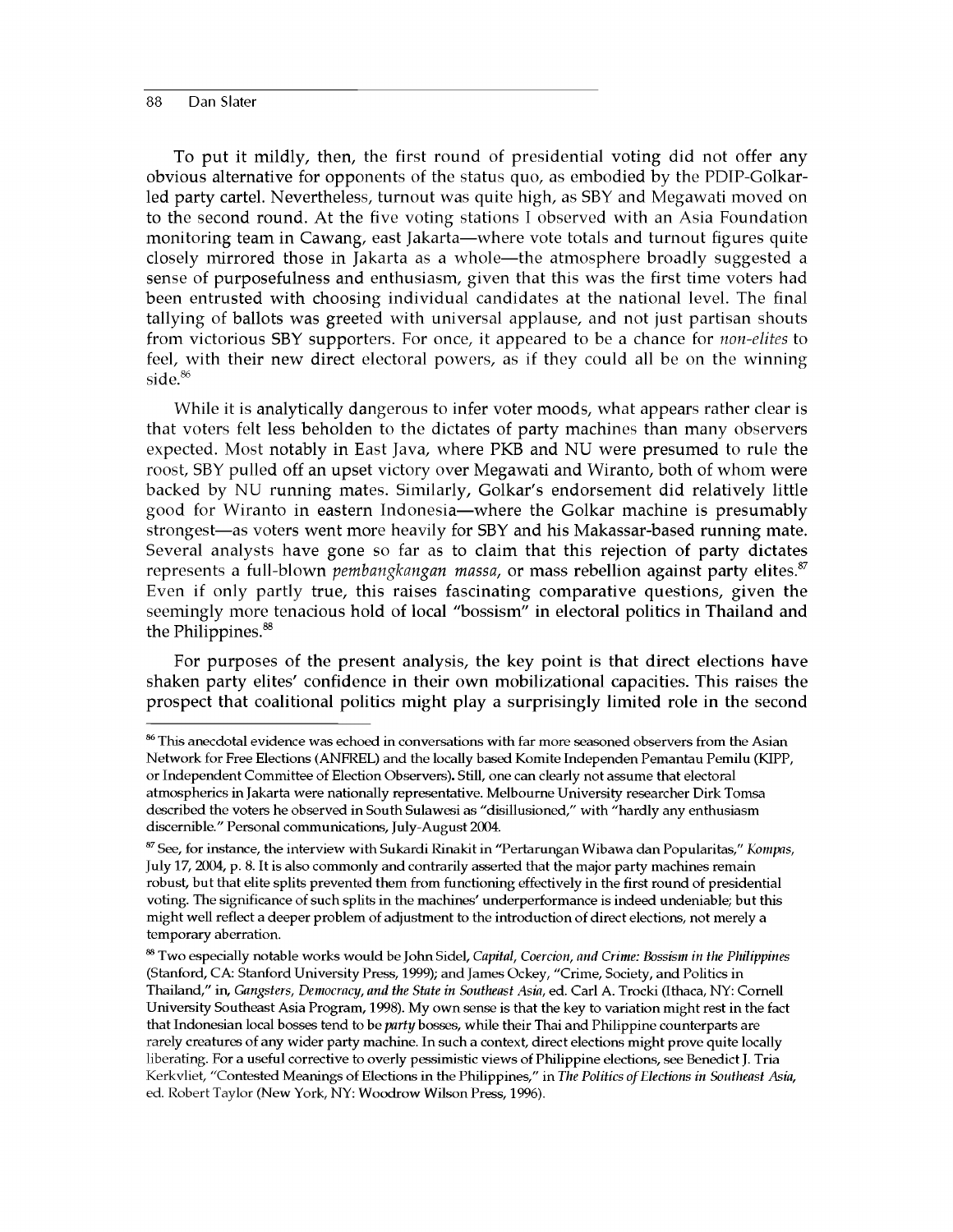round of presidential voting in late September. A close political adviser to the Muhammadiyah movement explained the group's decision not to endorse either candidate in the September vote: 'They realize that if they try to tell people what to do, they'll wind up looking like fools."<sup>89</sup> No doubt the embarrassing failure of NU elites to guide their minions in the July vote served as a cautionary tale to their Muhammadiyah counterparts.

The big questions then become: Will this initial outbreak of modesty intensify among political elites, leading them to withhold electoral support from both candidates? Or, conversely, will SBY or Megawati decide that party elites who claim the power to mobilize their members are mere "fools," and refuse to trade cabinet seats for the electoral equivalent of a pig in a poke? If so, will this leave the winner with a freer hand to craft what SBY intriguingly calls a *koalisi terbatas,* or limited coalition, rather than an expansive cartel in which opposition entirely vanishes? If major parties are indeed excluded from the cabinet, will they come to adopt constructive oppositional roles? Or will they try to undermine rather than check the presidency, renewing the distracting and destructive elite conflict of the Wahid years?

#### **Whither Accountability? Formal Rules vs. Informal Networks and Norms**

This brings the discussion full circle, back to the accountability trap. Prospects that Indonesian politics will remain mired in a condition of collusive democracy, or, alternatively, return to flirtations with delegative democracy, seem to depend primarily on how the clash between formal and informal politics is resolved.

At the level of formal rules, there is simply no denying that the next president should have an immensely stronger hand in dealing with parliament. His or her mandate will come directly from the voters rather than from Senayan. Impeachment has been made more difficult by the 2002 constitutional reforms. And for all the talk among party elites about the need for the next president to have a "strong position in parliament" for the sake of social stability, this is little more than thinly disguised blackmail. Social unrest has only arisen over national elite politics in the post-Suharto era because *parliament tried to deny power to a leader with mass support,* not because a president played too rough with parliament.<sup>90</sup> If SBY or Megawati has the courage to form a cabinet that denies access to Golkar and other major parties, will parliament dare to try to knock that chip off the new president's shoulder?

While coalitional politics surrounding the September election is still inchoate, one pattern seems unmistakable: Megawati is willing to grant greater concessions to other members of the party cartel in advance of the vote than is SBY. Having finished well behind SBY in the first round, and lacking SBY's popular and personal appeal,

<sup>89</sup> Interview with Rizal Sukma, Center for Strategic and International Studies (CSIS), Jakarta, July 23, 2004.

 $90$  The two instances to which I refer are the PDIP riots upon Megawati's denial of the presidency in October 1999, and the NU riots in May 2001 as impeachment proceedings against President Wahid gained momentum.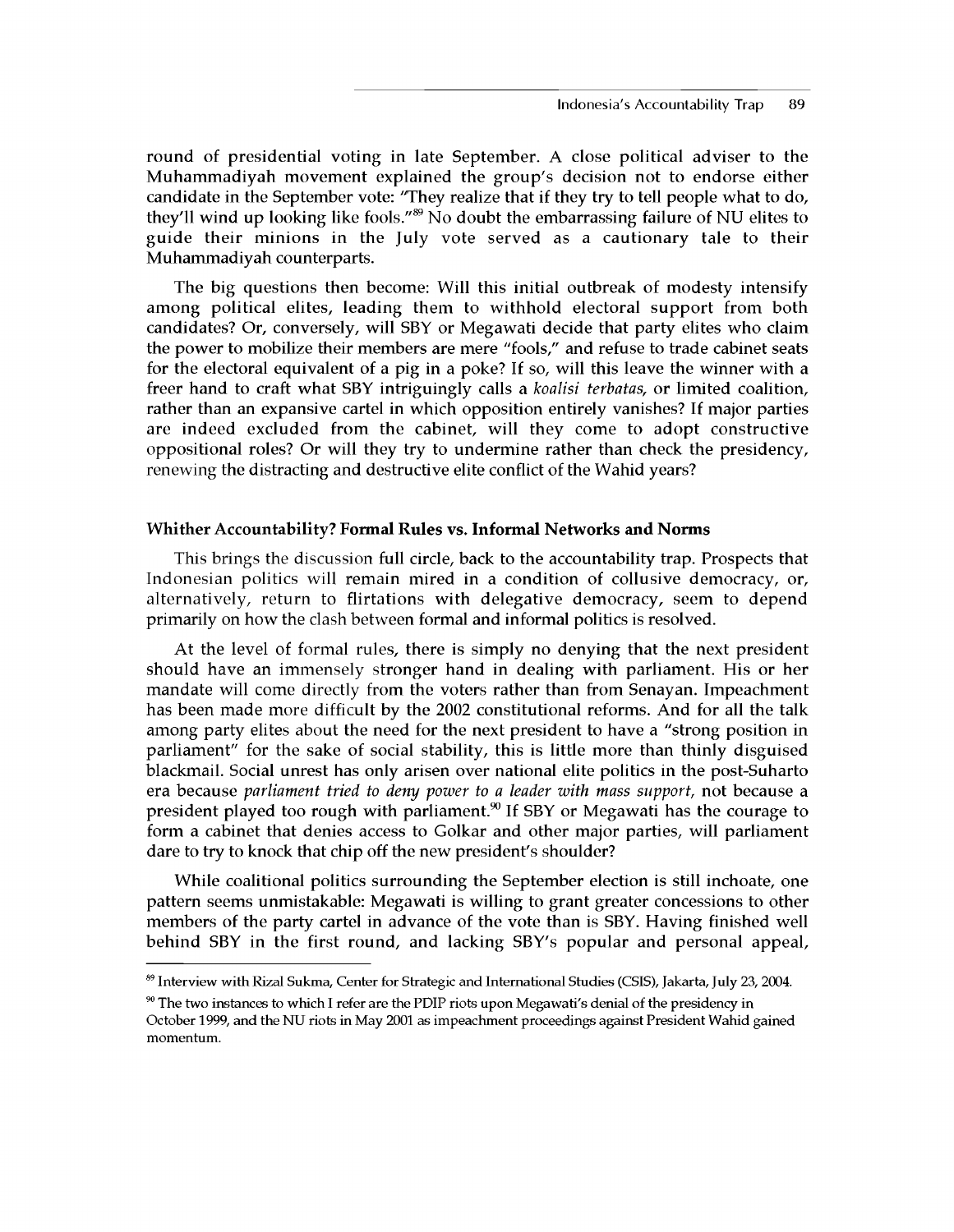Megawati is plainly more desperate for elite support. By contrast, as SBY ponders the costs and benefits of building a coalition, he is thus far "not selling for cheap."<sup>91</sup>

Yet this might well change. Kusnanto Anggoro presents an original and intriguing argument for why SBY would have little choice but to give into parliamentary demands for a large role in the next cabinet, even if he does not receive electoral endorsements from those parties. The point is not that the scorned party cartel would express its wrath through impeachment, but that it could poison the bureaucracy against President SBY. "The President cannot make appointments below the first level," notes Kusnanto. "So from the second level down, it's all New Order people," with longstanding formal and informal ties to party elites in Golkar and PDIP. Even if SBY could countenance the prospect of an uncooperative parliament in matters of policy *decisions,* could he tolerate being unable to *implement* policy as well? In sum, Kusnanto agrees that recent changes in formal rules should give either SBY or Megawati more leeway. But given the robustness of old informal networks linking party and state, most political elites seem to have reached a different conclusion: 'The mentality is that there will continue to be a dictatorship of the parliament." $\mathbb{P}^2$ 

There are other reasons to believe that informal politics might prevent even a partial dismantling of the party cartel. For one, the old assumption that the cabinet is generally *basah,* while parliament is relatively *kering,* appears no longer to ring true. To be left in the parliament does not mean being left out of highly lucrative patronage networks. This suggests that even if the next president manages to exclude major parties from the next cabinet, the wounds may be salved by helping arrange plum positions on parliamentary commissions. This practice already appears to be becoming institutionalized, as parliament's thirteen standing committees currently divvy up their chairmanships as follows: PDIP and Golkar have four each, PPP has two, while the remaining three are allotted to PKB, TNI/Polri, and Fraksi Reformasi. In parliamentary commissions as in the cabinet, everyone is in, and no one is out.

These commissions appear to be a consummate example of the informal conquering the formal. Officially, Bivitri Susanti notes, their seats are supposed to be apportioned according to straightforward criteria reflecting parties' overall strength in parliament, while chairmanships are only supposed to entail basic gavel-swinging authority. $93$  But since these impersonal rules have no grounding in concrete personal relationships, real practice looks rather different. Informal negotiations can place strategic players on the most *basah* committees (i.e. budget, trade and industry, finance and banking, and energy and mineral resources), providing ample opportunities for lower-ranking members to be included in parliament's circuits of money politics.<sup>94</sup>

Just as importantly, committee chairmanships provide more informal benefits than their formal powers imply. This suggests that such posts can be shared—via the same logic as cabinet posts—to prevent political opposition from emerging. 'The Chairmen

<sup>&</sup>lt;sup>91</sup> Interview with P. Partogi Nainggolan, Center for Research and Information Services (Pusat Penilitian dan Pelayanan Informasi, or PPPI) at the Indonesian Parliament, Jakarta, July 23, 2004.

 $92$  Interview with Kusnanto Anggoro, CSIS, Jakarta, July 23, 2004.

<sup>93</sup> Interview with Bivitri Susanti, PSHK, Jakarta, July 21, 2004.

 $94$  Thanks to Luky Djani at Indonesia Corruption Watch (ICW) for his insights on parliamentary commissions.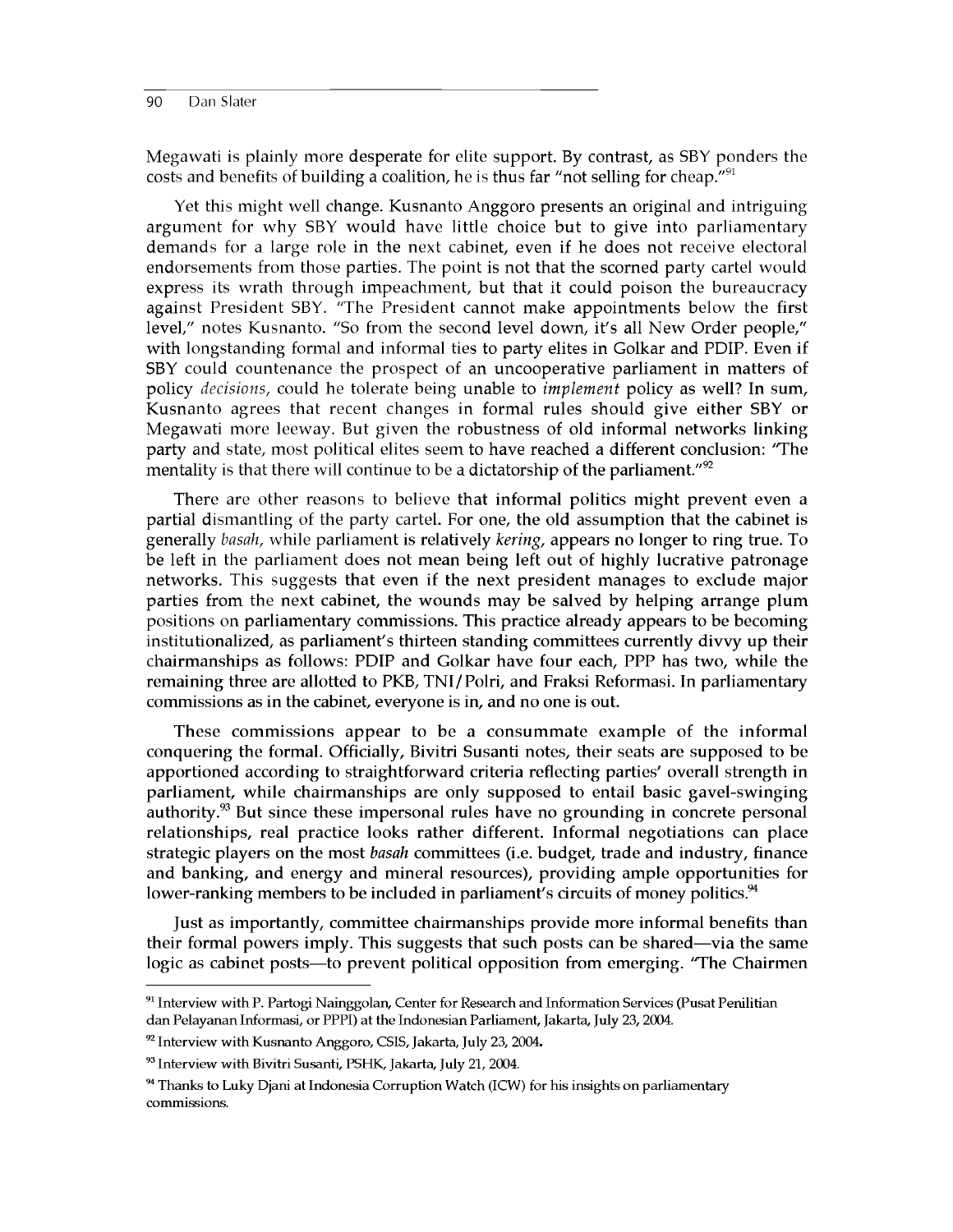are like the conductors of the orchestra," says parliamentary researcher P. Partogi Nainggolan.<sup>95</sup> In a setting where formal rules of procedure are yet to become effectively institutionalized, committee chairmen largely determine the order of business, making them potentially powerful gatekeepers. With so many patronage opportunities at hand, one wonders whether even the best-intentioned party leadership could discipline its members into serving as a vocal opposition in parliament, rather than quietly joining in on the take.

A second informal barrier to the cartel's demise is the recent political background of the two presidential candidates. As noted earlier, both SBY and Megawati have been major players in Indonesia's charmed inner circle since Ciganjur-Plus in January 1999. From a comparative perspective, when more collusive forms of democracy have come under attack elsewhere from delegative-style presidents (and, more rarely, prime ministers), these challengers have normally emerged from outside the traditional political elite. For instance, recent delegative democrats such as Thaksin Shinawatra, Carlos Menem, Alberto Fujimori, and Silvio Berlusconi have parachuted into politics from the world of business; others, such as Joseph Estrada and Hugo Chavez, have used charismatic mass appeal and backing from anti-establishment elements in the military to challenge ruling cartels. SBY and Megawati have precious little in common with such figures. Running roughshod over the party cartel would imply running roughshod over longstanding coalition partners, if not necessarily partisan favorites.

If the informal can truly be expected to conquer the formal, the 2004 presidential election probably means very little in structural terms. Indonesia will likely remain trapped as a collusive democracy, with little prospect for a near-term escape. Yet if Abdurrahman Wahid once became convinced, against all evidence to the contrary, that he might succeed in trampling any and all institutions designed to ensure horizontal accountability, might not a President SBY similarly pursue his own, less fanciful delegative dreams? The fact that delegative democracy almost universally fails does not mean that it is not frequently attempted. If SBY sticks to his early campaign pledge to avoid the *dagang sapi* process until after his electoral mandate has been secured—and his formal bargaining power over the party cartel thus expanded exponentially—he might prove willing to use popular and/or military support as leverage against hostile elements in the bureaucracy and parliament alike.

The 2004 runoff election might thus represent something quite structurally consequential, even if at the level of the two individual candidates it appears to be little more than a face-off between two very familiar figures with indistinguishable policy platforms. It might well represent a fundamental clash between two very different—yet similarly dysfunctional—democratic structures. A Megawati victory would most likely mean extremely little reshaping of the party cartel, and a continuation of collusive democracy. If anything, the fact that Megawati would almost certainly be ineligible to run for another presidential term in 2009 would make her even less accountable to popular concerns than she has been to date.

The prospect that SBY would govern with popular concerns in mind is at least somewhat more promising, not because he differs from Megawati as an individual, but because he would presumably ascend to the presidency at least somewhat less

<sup>95</sup> Interview with P. Partogi Nainggolan, PPPI, Jakarta, July 23, 2004.